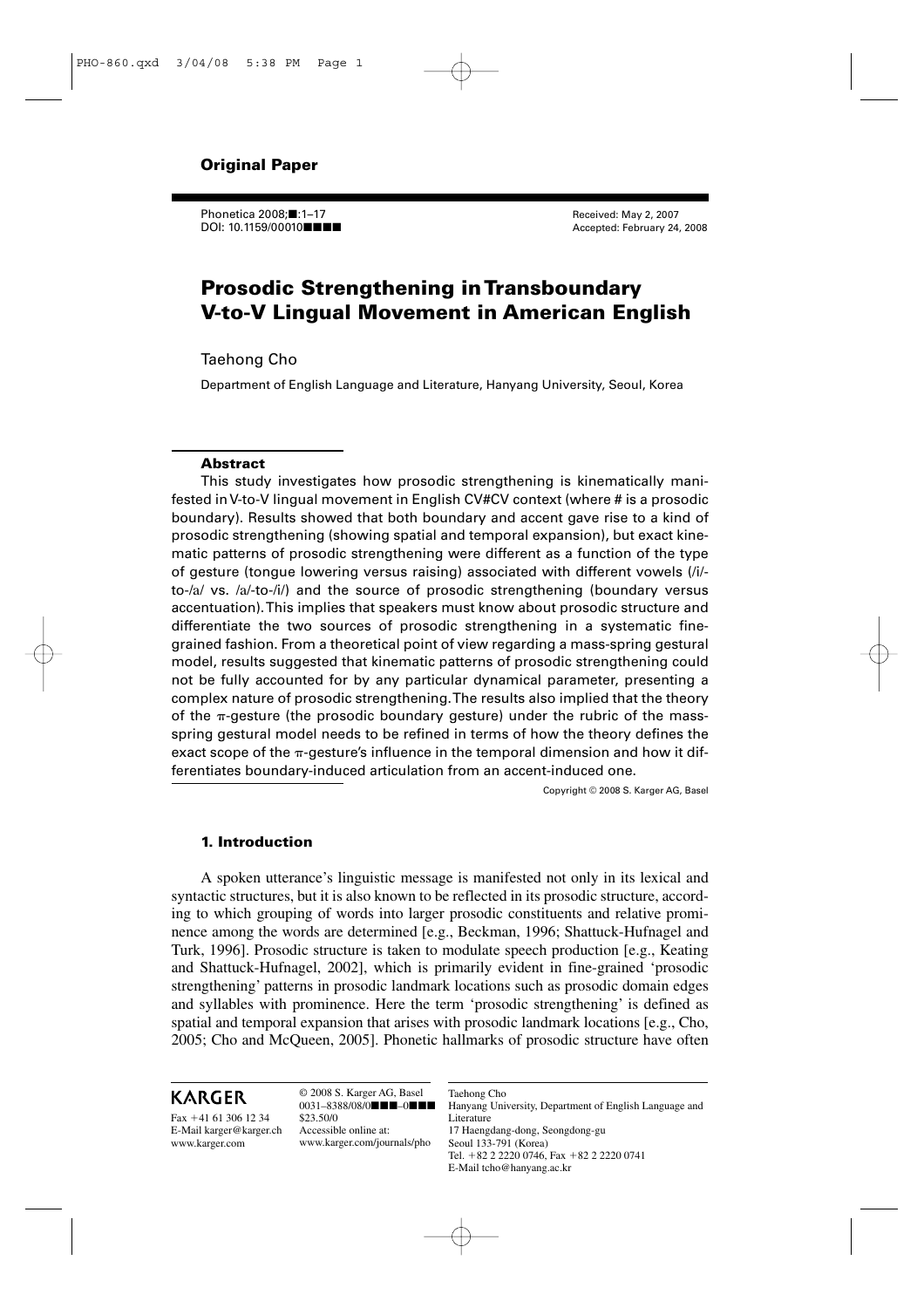been documented to be most clearly evident in the temporal dimension, showing lengthening in prosodic landmark locations, such as in accented syllables [e.g., de Jong 1991; Beckman et al., 1992; Fowler, 1995; Erickson, 2002; Mooshammer and Fuchs, 2002; Cho, 2006] and at prosodic junctures [e.g., for preboundary (domain-final) lengthening: Edwards et al., 1991; Gussenhoven and Rietveld, 1992; Wightman et al., 1992; Berkovits, 1993; Byrd, 2000; Cambier-Langeveld, 2000; Byrd et al., 2006; Cho, 2006; for postboundary (domain-initial) lengthening: Fougeron and Keating, 1997; Byrd and Saltzman, 1998; Byrd et al., 2000; Cho and Keating, 2001; Keating et al., 2003; Cho and McQueen, 2005; Byrd et al., 2006; Cole et al., 2007; Krivokapic´, 2007, inter alia].

The boundary-adjacent lengthening effects at both edges of prosodic domains have been generally demarcated into pre- and postboundary phenomena, in such a way that the degree of final lengthening is closely correlated with the size of prosodic domains such as the Prosodic Word, the Intermediate Phrase and the Intonational Phrase [Beckman and Pierrehumbert, 1986; see Shattuck-Hufnagel and Turk, 1996, for a review of various prosodic constituents in English]. There is yet another type of boundary-adjacent temporal variation that encompasses both the pre- and postboundary components. Byrd [2000], for example, examined temporal characteristics of 'transboundary' articulatory movement that spans a prosodic boundary – i.e., temporally expanded V-to-V lingual movement which passes over a prosodic boundary from the preboundary to the postboundary vowel (as in *Momma#Mimi*, where # is some prosodic boundary). The results of this study suggested that the boundary-adjacent lengthening may be most effectively manifested in the transboundary articulatory movements, again in close relationship with the size of intervening prosodic boundary [for V-to-C transboundary movement effects, see Byrd et al., 2006, and Cho, 2006, for English data, and Tabain, 2003a, b and Tabain and Perrier, 2005, for French data].

One of the goals of the present is to investigate the temporal characteristics of these transboundary V-to-V vocalic movements in English *b*V1#*b*V2 sequences. Byrd [2000] has initially investigated boundary-induced variation in V-to-V vocalic movements, but the present study extends Byrd's study by considering accent as an additional factor in order to examine how boundary and accent interact with each other.

Some researchers have in fact previously proposed that accent-induced lengthening and domain-final lengthening differ kinematically, each governed by different dynamical mechanisms – i.e., the intergestural timing account and the stiffness account, respectively [e.g., Edwards et al., 1991; cf. Harrington et al., 1995]. The intergestural timing account explains the accent-induced articulatory lengthening as a result of the delayed timing of the following gesture relative to the target gesture, hence a full temporal expansion of the (nontruncated) target gesture [cf. Byrd and Saltzman, 2003]. In such a case, an increase in both duration and displacement is expected with velocity remaining unchanged, which was indeed what Edwards et al. [1991] observed with the jaw opening and closing movements. On the other hand, the stiffness account assumes that boundary-induced final lengthening is due to the gestural stiffness – i.e., the less stiff the gesture, the slower the movement. The stiffness account predicts no change in displacement but does predict increased duration (due to decreased velocity). The jaw movement in domain-final position indeed showed such a pattern which led them to conclude that the stiffness underlies domain-final articulation. (See Saltzman and Munhall [1989]; Browman and Goldstein [1990, 1992], and Hawkins [1992] for reviews of dynamical parameters.)

2 Phonetica  $2008;1-17$  Cho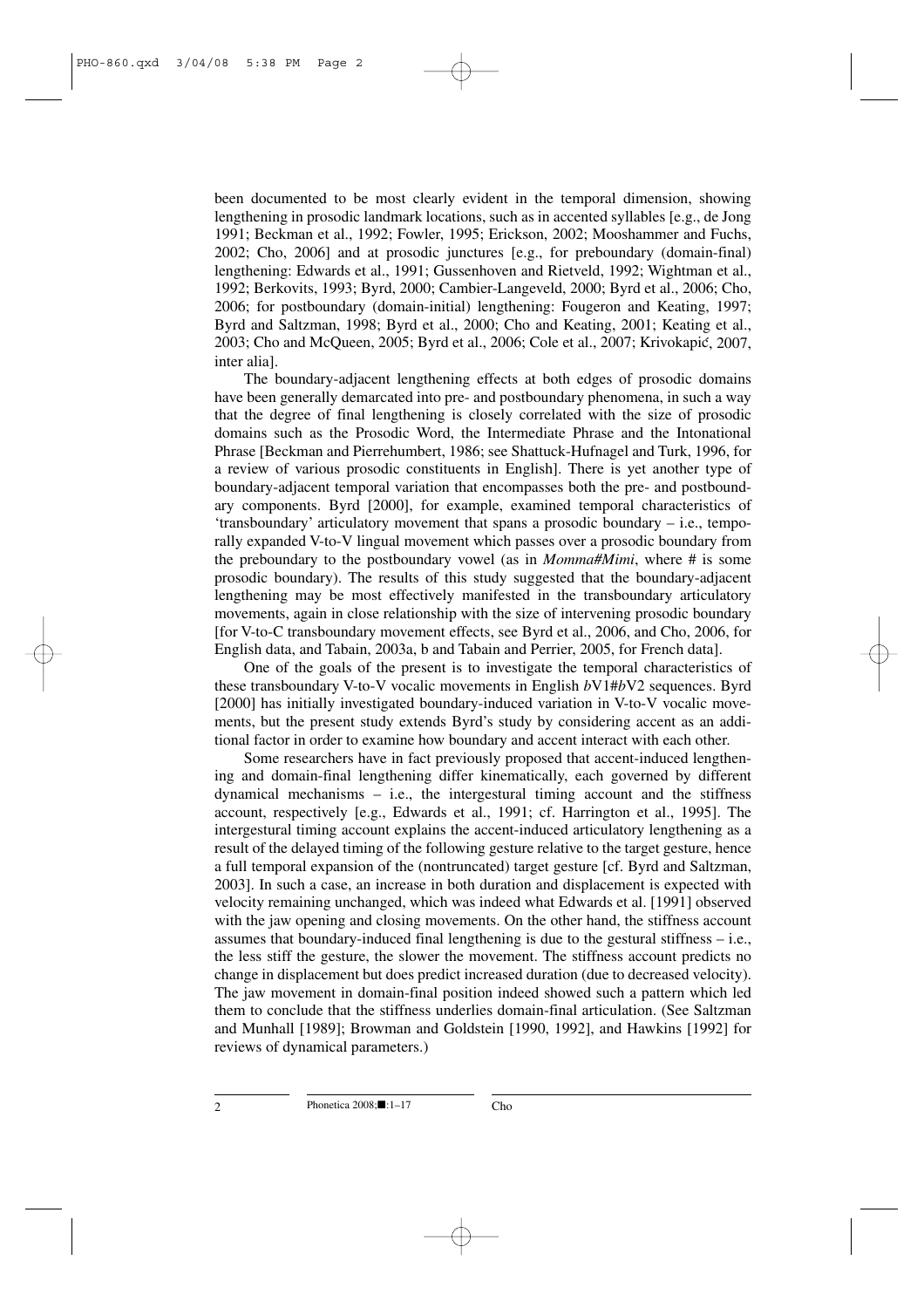A more recent lip kinematic study by Cho [2006], however, demonstrated that as far as the lip aperture in English is concerned, the boundary- versus accent-induced articulatory lengthening cannot be characterized with clearly differentiated dynamical accounts [see Byrd, 2006, for discussion]. For example, accented lip opening/closing gestures were found to be associated with higher peak velocity which is not expected by the intergestural timing account; boundary-adjacent lip opening/closing gestures often showed an increased displacement, which is not expected by the stiffness account. These results thus illuminated a complex nature of dynamical aspects involving prosodically conditioned kinematic patterns. Furthermore, the aforementioned previous studies have examined boundary- versus accent-induced lengthening effects only on C-to-V or V-to-C articulations for the jaw and the lips. It is therefore still unclear whether the same kinematic characteristics underlie articulatory gestures when a different articulator (e.g., the tongue) and a different kind of gesture (e.g., V-to-V articulation) are involved. More specifically, how does the accent-induced articulatory lengthening in C1V1#C2V2 differ from the boundary-adjacent lengthening, when the transboundary V-to-V lingual articulation is involved? And how do boundary and accent factors interact with each other? The present study explores these questions.

Another goal of the present study is to examine the degree of articulatory magnitude and its relationship with temporal variation as a function of boundary and accent, reflected in variation in V-to-V displacement. Examining prosodically induced variation in articulatory displacement is important because it not only helps us understand how boundary-versus-accent information is phonetically manifested in a spatial dimension, but it also allows us to understand dynamical mechanisms underlying prosodically driven articulatory variation, especially in terms of how any observed temporal variation in transboundary V-to-V lengthening is related to spatial variation.

Byrd has attempted to account for the boundary-adjacent articulatory lengthening in the framework of a mass-spring gestural model [see also Byrd and Saltzman, 2003; Byrd, 2006; Byrd et al., 2006; Krivokapić, 2007]. Departing from the gestural stiffness account [e.g., Edwards et al., 1991; Beckman et al., 1992], Byrd and Saltzman [2003] hypothesized that such boundary-induced temporal variation is governed by a so-called ' $\pi$ -gesture' (the prosodic boundary gesture), which is an abstract and non-tract variable gesture, whose domain of influence is local to the edges of prosodic domains [see also Byrd, 2006]. They showed that the articulations that are immediately next to the prosodic boundary are influenced most by the  $\pi$ -gesture, and thus engender the strongest lengthening effect (possibly with some degree of strengthening in the spatial dimension). This was further supported by a computational simulation with a clockslowing implementation. Byrd and her colleagues [e.g., Byrd, 2000; Byrd and Saltzman, 2003; Byrd et al., 2006; Krivokapić, 2007], however, have examined boundaryadjacent lengthening without considering its interaction with accent-induced lengthening and the complexity that might arise with possible boundary- and accent-induced spatial expansion. This leads to a question as to how the temporal variation and possible augmented articulatory magnitude stemming from the two different prosodic sources is treated in dynamical terms in their model.

The present study therefore addresses this issue along with investigation of boundaryversus accent-induced kinematic variation. (But see Saltzman et al. [2007] for a possible use of  $\pi$ -gesture in accounting for a lexical stress effect on articulatory timing.) As discussed earlier, if any observed articulatory lengthening under a certain prosodic condition were accompanied by an increase in articulatory magnitude but it arose with no

Prosodic Strengthening in Transboundary Lingual Phonetica 2008; $\blacksquare$ :1–17 3 Movement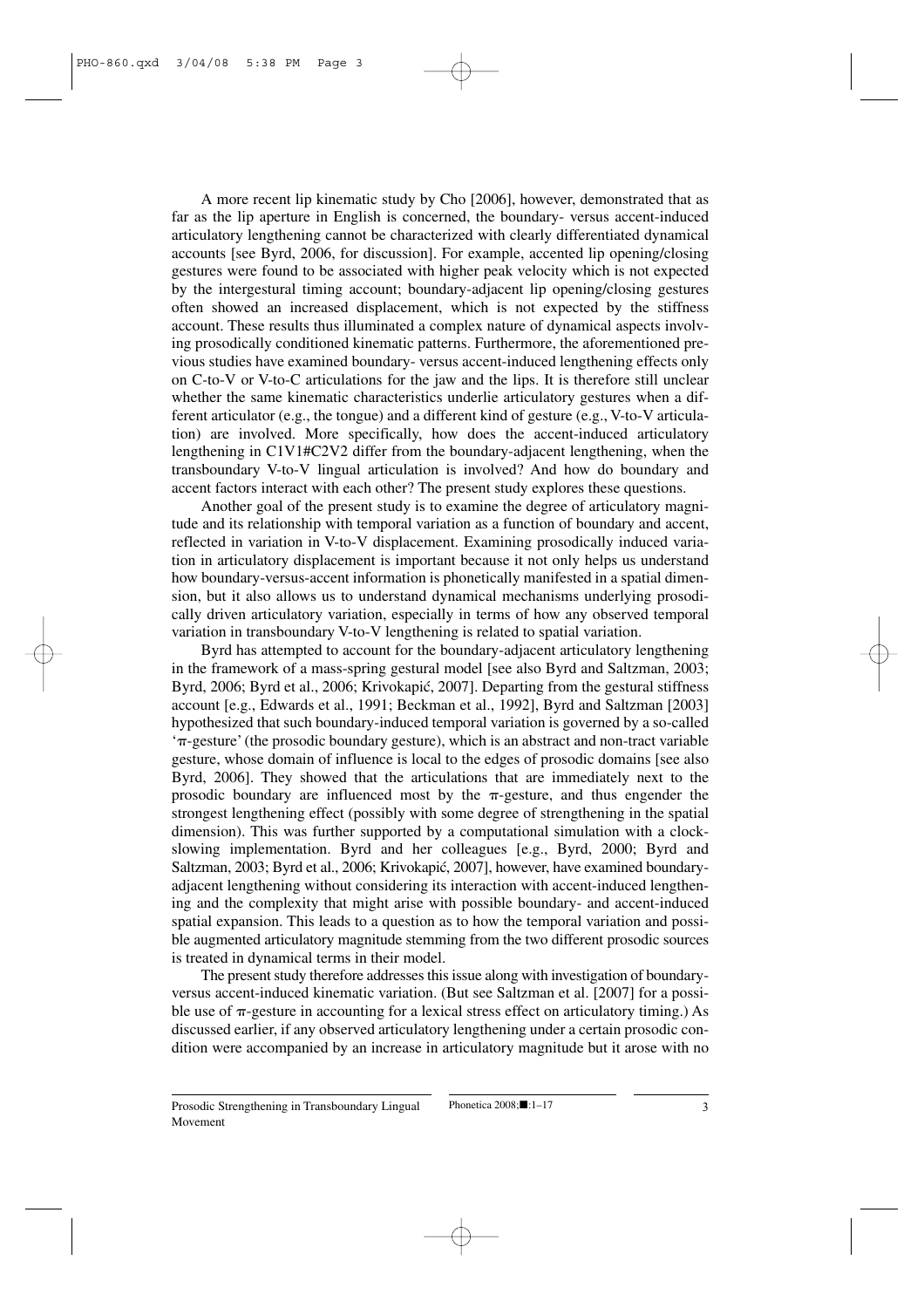change of movement peak velocity, the lengthening effect can be interpreted as attributable to the intergestural timing. It would then support the view that variation in intergestural timing is the major source of the lengthening whether it comes from domain-edges or accent-induced prominence. On the other hand, if a lengthening effect were found with no variation in the spatial dimension in a certain prosodic condition, clock-slowing assumed in the  $\pi$ -gesture model would be thought to be responsible for it.

Finally, the present study investigates whether the kinematic characteristics vary as a function of vowel type and directionality of movements. Perkell [1990] showed a vowel-related difference in direction of articulatory displacement, such that, for example, /i/ and /a/ are produced with different displacement variation. (See Cho [2005] on similar vowel-related differences in the static tongue extrema and their corresponding F1 and F2.) These results then lead to questions: are the prosodically conditioned strengthening effects kinematically the same even when vowel targets are different (/i/ vs. /a/) and when different sources of prosodic strengthening (accent versus boundary) are involved? If not, how do they differ? That is, the present study asks whether and how prosodic strengthening as in the /a/-to-/i/ gesture differs kinematically from that in the /i/-to-/a/ gesture.

# **2. Method**

In order to examine effects of boundary and accent factors on kinematics of V-to-V lingual gestures, tongue movement data in American English were collected as part of a larger study along with movement data of other articulators using Electromagnetic Midsagittal Articulography (EMA, Carstens Articulograph AG 100).

#### *2.1. Speech Material and Speakers*

An experimental corpus of the articulatory data was built in the following ways. Each item in the corpus included two test syllables (pre- and postboundary) as in a *b*V1#*b*V2 sequence (where  $# =$  some prosodic boundary) across two words, where the first and the second vowels (V1, V2) were either  $\pi/2$  or  $\pi/2$ , yielding four pairs:  $\pi/2$  /iiiba/,  $\pi/2$  /iiiba/, and  $\pi/2$  and  $\pi/2$  . Prosodic boundaries were expected to vary from the Intonational Phrase (IP) boundary, to the Intermediate Phrase (ip) boundary, to the Word (Wd) boundary, as they are three possible across-the-word prosodic boundaries in the framework of Tones and Break Indices (ToBI) [Silverman et al., 1992; Beckman and Elam, 1997]. In the ToBI transcription system, the IP boundary is detected when the final element (usually final one or two syllables) of the phrase is associated with a substantial tonal movement (either falling or rising or combination of the two, known as boundary tones marked by % as in  $L$ % or  $H$ %), which is usually accompanied by substantial lengthening (transcribed with break index 4). The ip boundary is similar to the Phonological Phrase [Selkirk, 1984] and is generally marked by some tonal movement (either falling or rising marked by L- or H-) after the last prominent syllable (i.e., nuclear pitch-accented syllable) to the end of phrase, but without substantial falling or rising as in the IP-final position at the end. The end of ip is usually accompanied by some degree of lengthening but not as extensive as at the end of IP boundary (transcribed with break index 3). The Wd boundary is defined as having neither noticeable tonal movement nor substantial lengthening as the end (transcribed with break index 1). (See Shattuck-Hufnagel and Turk, 1996, for discussion of different types of prosodic boundary.) Accentuation was manipulated in both the preboundary and postboundary syllables, resulting in four accentual combinations: ACC#ACC, ACC#UNACC, UNACC#ACC, and UNACC#UNACC.

For the purpose of the present study (examining the tongue raising/lowering movement), a subset of the data were examined including only /a#bi/ and /i#ba/ tokens in two accentual conditions (UNACC#ACC, UNACC#UNACC). Because the present study focused on how the accent factors on the target vowels (V2) would influence the kinematic patterns of the V1-to-V2 vocalic movement,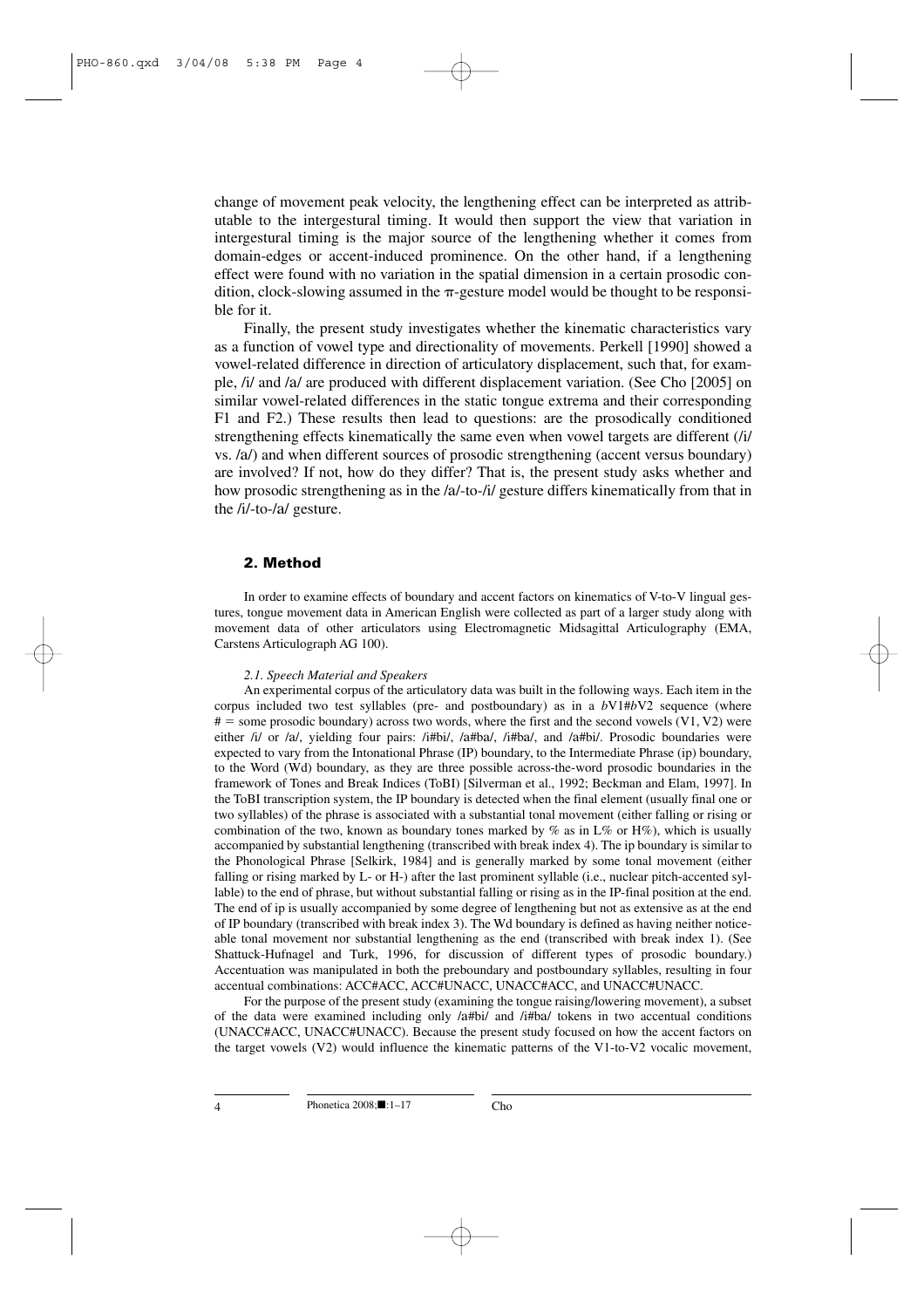| $#$ = Word boundary     |                                                                 |  |  |  |
|-------------------------|-----------------------------------------------------------------|--|--|--|
| (a) Accented            |                                                                 |  |  |  |
| Prompt                  | Did you say 'Little Bah peeped at him last night'?              |  |  |  |
| Target $( a/- to- i )$  | No, 'Little Bah # beeped at him.' (/a/-to-/i/)                  |  |  |  |
| <b>Rendition</b>        | $(L+)H^*$ L-L%                                                  |  |  |  |
| Prompt                  | Did you say 'Donna B. popped the girl last night'?              |  |  |  |
| Target (/i/-to-/a/)     | No, 'Donna B. # bopped the girl.'                               |  |  |  |
| <b>Rendition</b>        | $(L+)H^* L-L\%$                                                 |  |  |  |
| (b) Unaccented          |                                                                 |  |  |  |
| Prompt                  | Did you say 'Big Bah beeped at him last night'?                 |  |  |  |
| Target (/a/-to-/i/)     | No, 'Little Bah # beeped at him.'                               |  |  |  |
| <b>Rendition</b>        | $(L+)H^*$<br>$L-L\%$                                            |  |  |  |
| Prompt                  | Did you just say 'Anna B. bopped the girl last night'?          |  |  |  |
| Target (/i/-to-/a/)     | No, 'Donna B. # bopped the girl.'                               |  |  |  |
| <b>Rendition</b>        | $(L+)H^*$<br>$L-L%$                                             |  |  |  |
|                         | $#$ = Intermediate or Intonational Phrase boundaries (ip or IP) |  |  |  |
| (c) Accented            |                                                                 |  |  |  |
| Prompt                  | Did you say 'Big Bah peeped at him last night'?                 |  |  |  |
| Target $( a/- to -/i )$ | No, 'Little Bah<br># <b>beeped</b> at<br>him.'                  |  |  |  |
| <b>Rendition 1</b>      | $(L+)H^*$<br>$(L+)H^* L$<br>$L-L%$                              |  |  |  |
| <b>Rendition 2</b>      | $(L+)H^* L-L\%$<br>$(L+)H^*$<br>$L-L%$                          |  |  |  |
| Prompt                  | Did you say 'Anna B. popped the girl last night'?               |  |  |  |
| Target $(i/-10-ia/$     | bopped the girl.'<br>No, 'Donna B.<br>#                         |  |  |  |
| <b>Rendition 1</b>      | $(L+)H^* L$<br>$(L+)H^*$<br>$L-L%$                              |  |  |  |
| <b>Rendition 2</b>      | $(L+)H^* L-L\%$<br>$(L+)H^*$<br>$L-L%$                          |  |  |  |
| (d) Unaccented          |                                                                 |  |  |  |
| Prompt                  | Did you say 'Big Bah beeped at Ann last night'?                 |  |  |  |
| Target $( a/- to -/i )$ | # beeped at Al.'<br>No. Little Bah                              |  |  |  |
| <b>Rendition 1</b>      | $(L+)H^*L$<br>$(L+)H^* L-L\%$                                   |  |  |  |
| <b>Rendition 2</b>      | $(L+)H^* L-L\%$<br>$(L+)H^* L-L\%$                              |  |  |  |
| Prompt                  | Did you say 'Anna B. bopped the boy last night'?                |  |  |  |
| Target $(i/-10-/a)$     | No. Donna B.<br>bopped the girl.'<br>#                          |  |  |  |
| <b>Rendition 1</b>      | $(L+)H^*L$<br>$(L+)H^* L-L\%$                                   |  |  |  |
| <b>Rendition 2</b>      | $(L+)H^*$ L-L%<br>$(L+)H^* L-L\%$                               |  |  |  |

**Table 1.** The corpus containing /ba#bi/ and /bi#ba/ sequences with different prosodic boundaries (IP, ip, Wd) and postboundary accentual patterns

tokens whose accentuation varied only in the target vowels were included for analysis while the preceding vowel was controlled to be unaccented. The experimental materials therefore contained a total of 12 different sequences (3 prosodic boundaries  $\times$  2 accentual patterns in the postboundary syllable  $\times$  2 vowel types: /biba/ vs. /babi/). The target carrying sentences are given in table 1.

Six American English speakers (4 phonetics graduate students and 2 phonetics postdoctoral fellows at UCLA) participated in the experiment. They were all trained in the production of English sentences in the ToBI framework, prior to the experiment. To induce production of the intended renditions as effectively as possible, each speaker practiced the sentences with different prosodic patterns in an approximately 2-hour-long practice session before the actual recording date. (See section 2.4 for methodological limitations of this type of data generation.)

Prosodic Strengthening in Transboundary Lingual Phonetica 2008; 1:1-17 5 Movement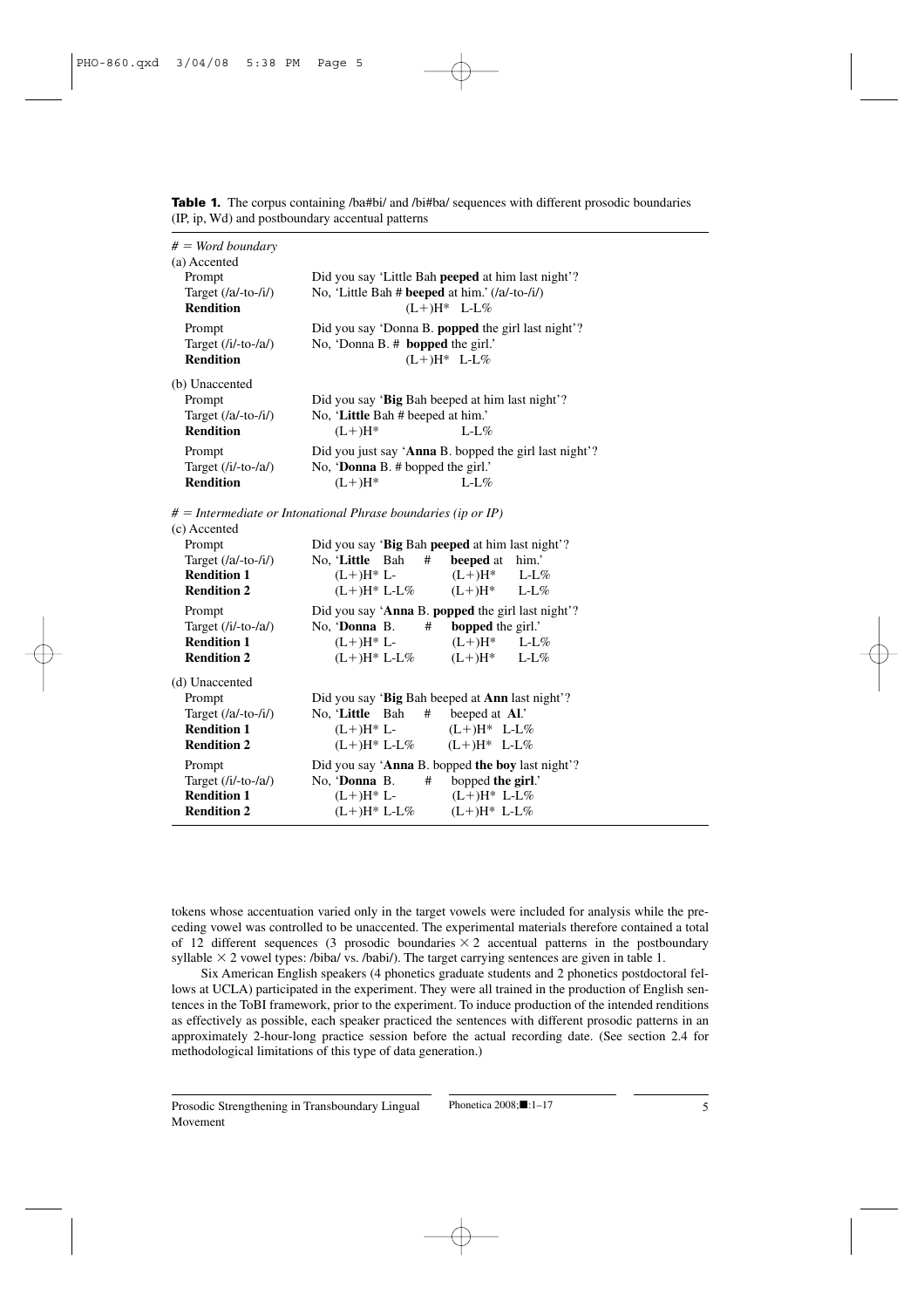### *2.2. Procedures*

V-to-V sequences were obtained from sentences in a mini discourse situation which was designed to induce the desired variety of accent-placement patterns and prosodic groupings. In each target sentence, the words highlighted in bold received pitch accent as can be seen in table 1. The speaker read the prompt silently to cue the intended accent and boundary patterns, which were provided using partial ToBI transcriptions in the script. Speakers read each sentence twice in succession in a list and repeated the entire list again for a total of four repetitions per sentence. This yielded a total of 288 sentence tokens to be analyzed for this study (12 sentence types  $\times$  6 speakers  $\times$  4 repetitions).

An EMA system (Carstens Articulograph AG 100) was used to track articulatory movements of the articulators [see Schoenle, 1988; Schoenle et al., 1989; Tuller et al., 1990; Hoole, 1996 for more technical information on the Carstens system, and Perkell et al., 1992, for another articulography system (EMMA)]. In the data collection session, seven transducer coils were used. To correct for head movement inside the helmet, two reference transducers were placed on the nose and upper gumline (maxillary incisor). The remaining five transducers were placed on articulators: two on the upper and lower lips at the vermilion borders, one on the lower gumline of the mandibular incisor for monitoring the jaw movement, and three on the tongue (the tongue tip, midsection and dorsum). The exact location of coil placement on the tongue varied from speaker to speaker, depending on the size of the tongue: the tongue dorsum coil was placed on the rearmost point when the tongue was pulled out, which was about 5–5.5 cm from the tongue tip, and two other coils were mounted on the tip (about 0.5 cm from the apex) and on the midsection between the tongue tip and dorsum coils, respectively. Following Byrd [2000], kinematic data obtained from the tongue dorsum transducer coil was analyzed for the purpose of the present study, as it captures the vocalic movement most effectively.

The articulatory space with the obtained data was rotated so that the x axis was coincident with the bite (i.e., occlusal) plane and the y axis was perpendicular to that at the junction of the occlusal plane and the central maxillary incisor; and this was consistent across speakers [see Tabain, 2003b, and Byrd et al., 2006, for similar data processing, and Westbury, 1994, for a further discussion about the usefulness of the occlusal plane]. The EMA data were sampled at 500 Hz with subsequent low-pass filtering with a filter cutoff of 50 Hz, using Tailor (Carsten's data processing program; see http://www. linguistics.ucla.edu/faciliti/facilities/ physiology/ema.html).

The boundary types, and the presence or absence of nuclear pitch accent in the *b*V1#*b*V2 portion of the audio recording, were transcribed by 2 trained English ToBI transcribers (one the author), with the aid of an acoustic display. In general, pitch accents received either  $H^*$  or  $L + H^*$ , and three prosodic boundaries (IP, ip, Wd) were identified. The phrase tone was always  $L^-$ , and the boundary tone was either  $L\%$ or H%. The 2 transcribers reached 100% agreement on locations of pitch accent in every token of the entire dataset. They differed only in a choice between the IP boundary and the ip boundary. Only tokens whose transcriptions were agreed on by the 2 transcribers were used for analysis. In the subset of the experimental corpus that was analyzed for this study, out of 192 sentences (2 vowel types  $\times$  2 accent types  $\times$  2 prosodic boundaries IP, ip  $\times$  4 repetitions  $\times$  6 speakers) that were intended to elicit a phrase boundary IP or ip, 182 sentences (94.8%) reached agreement. (Note that each speaker contributed 15–17 IP sentences and 14–17 ip sentences, showing a balanced distribution across boundary types.)

### *2.3. Measurements*

The tongue movement data for /a/-to-/i/ and /i/-to-/a/ were obtained from the tongue dorsum transducer signals in the vertical (y) dimension. The onset and target timepoints of vocalic movements were determined by a velocity noise window around the zero crossings in the velocity signal. Recall that Byrd [2000] examined boundary effects on V-to-V articulation only in the vertical (y) dimension and discussed their dynamical implications bearing on the  $\pi$ -gesture model. To be compatible with Byrd's [2000] data, the present study will consider kinematic variation only in the y dimension. A velocity noise window was defined separately for each speaker as 10% of the highest peak velocities of each vertical and horizontal tongue movement across the entire dataset [Byrd, 2000]. Thus, the onset was defined to be at the timepoint when the coil started leaving its minimum position after the zero-crossing in the velocity signal which corresponded to 10% of the highest peak velocity. Likewise the target was defined to be when the coil reached its maximum, which corresponded to 10% of the highest peak velocity before the zero-crossing.

Various dependent variables were calculated based on timepoints of movement onset, target, and peak velocity. The measured variables that were examined are schematized in figure 1. As can be seen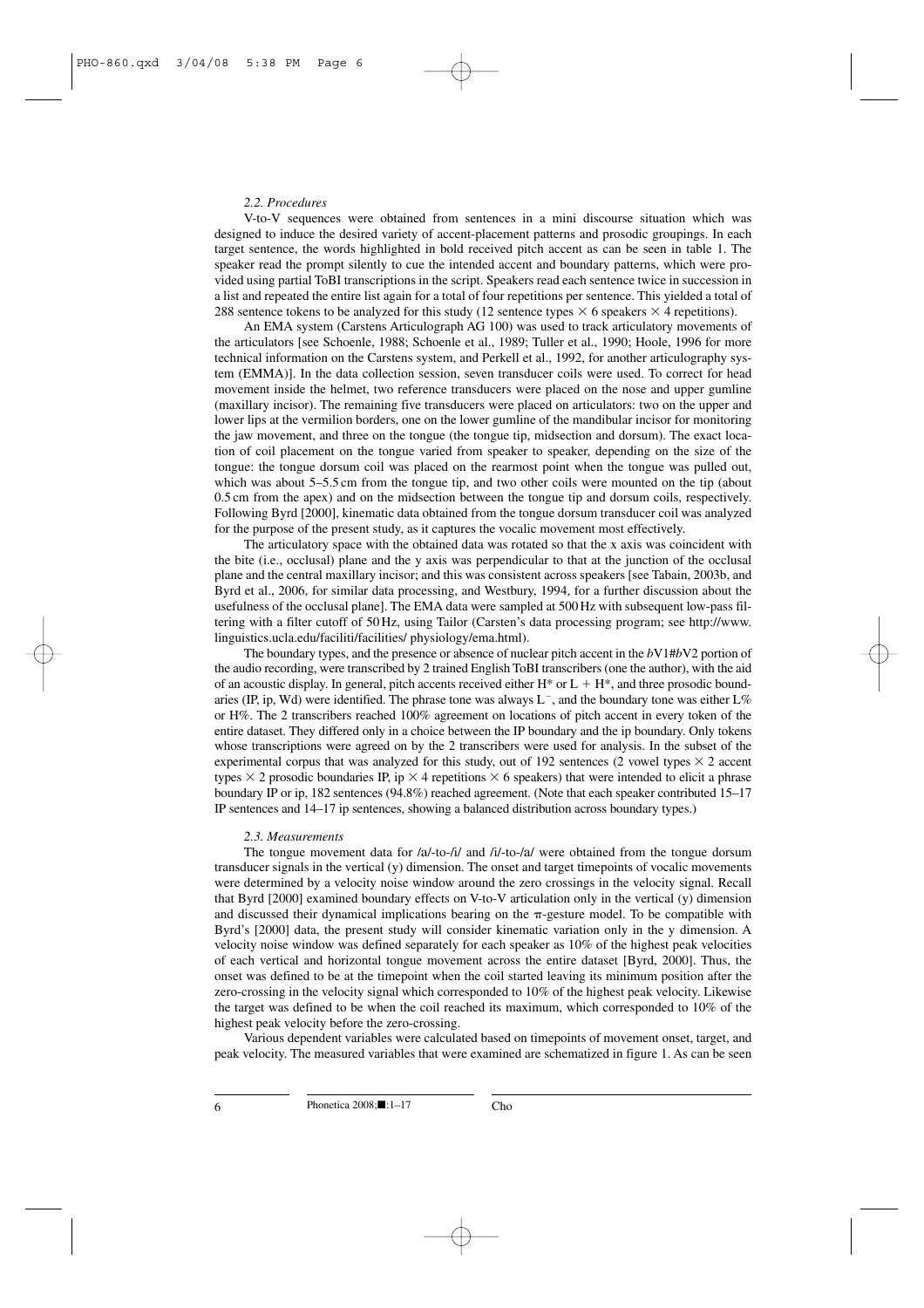

**Fig. 1.** Schema of the /i/-to-/a/ tongue lowering movement in the y dimension with an indication of the measured kinematic variables.

in the figure, five different measures were made. The measured variables include: (a) *displacement (mm)*: the amount of spatial difference between the onset and the target; (b) *total movement duration (mm)*: the interval from the onset to the target; (c) *time-to-peak velocity (acceleration duration, ms)*: the interval from the onset to the timepoint of peak velocity, which is sometimes referred to as acceleration duration; (d) *deceleration duration (ms)*: the interval from the timepoint of peak velocity to V target, and (e) *peak velocity (mm/s)*: the actual peak velocity value.

Among these measured variables are two durational components (measures c and d) of the total movement duration that requires further explanation. As noted by Byrd [2000], in examining boundary-induced durational variation, the *transboundary tongue* movement data do not tell us whether the variation in the total movement duration is caused by preboundary lengthening or by postboundary lengthening. This is because the transboundary gestures start before the prosodic boundary and end after it. This complex interval can be teased apart by breaking down the total movement duration into two durational components: the interval time-to-peak velocity (acceleration duration) and the deceleration duration. The lengthened time-to-peak velocity (the first component) may be interpreted to be more attributable to a preboundary effect and the lengthening of the second component (deceleration duration) to a postboundary effect.

The influence of the prosodic factors on these various measures was statistically evaluated by a series of repeated measures Analyses of Variance (RM ANOVAs), using SPSS 12.0 for Windows. There were three within-subject factors: Boundary (IP, ip, Wd), Accent (accented, unaccented), and V2 Type (/a/, /i/). Three-way RM ANOVAs were conducted with each speaker contributing one averaged score per condition, which has an effect of avoiding the type I (alpha) error [Max and Onghena, 1999]. Furthermore, in order to meet the sphericity assumption (when there were more than two levels for a given factor, in this case, Boundary), Huynh-Feldt-corrected degrees of freedom were used in generation F ratio and p values [Huynh and Feldt, 1970]. Degrees of freedom and error terms were therefore often reduced to fractional values [e.g.,  $F(2, 10) \rightarrow F(1.9, 9.2)$ ]. Due to such a conservative nature of the statistical analyses, significance would be produced only if any observed patterns are consistently found among speakers. When there was an interaction between factors, post-hoc tests (Bonferroni/Dunn) were employed in order to examine significance of differences between levels for each condition of the interacting factor. For example, when Accent interacted with V2 Type, the significance of difference between the accented and the unaccented level was tested for /a/ and /i/ separately.

### *2.4. Methodological Limitations*

Before presenting the results, it is worth mentioning methodological limitations of the present study. The first concern has to do with types of focus. Accentuations may be expressed with various focus meanings such as 'presentational' focus (emphasizing part of the sentence that corresponds to the answer to a question), 'contrastive' focus (often referred to as 'corrective' focus), 'reactivating' focus (often obtained with topicalization) [see Gussenhoven, 2007 for a review]. Accent manipulation in the present study is done by inducing one type of focus  $-$  i.e., contrastive (corrective) focus [Chafe, 1974]. In addition, the way that the contrastive focus was obtained was by means of correcting the initial consonant, not the whole word (e.g., *peep* vs. *beep*) as seen in table 1. It should therefore be noted that although accentuation carried a nuclear pitch accent, its effect on articulation may differ from

Prosodic Strengthening in Transboundary Lingual Phonetica 2008; $\blacksquare$ :1–17 7 Movement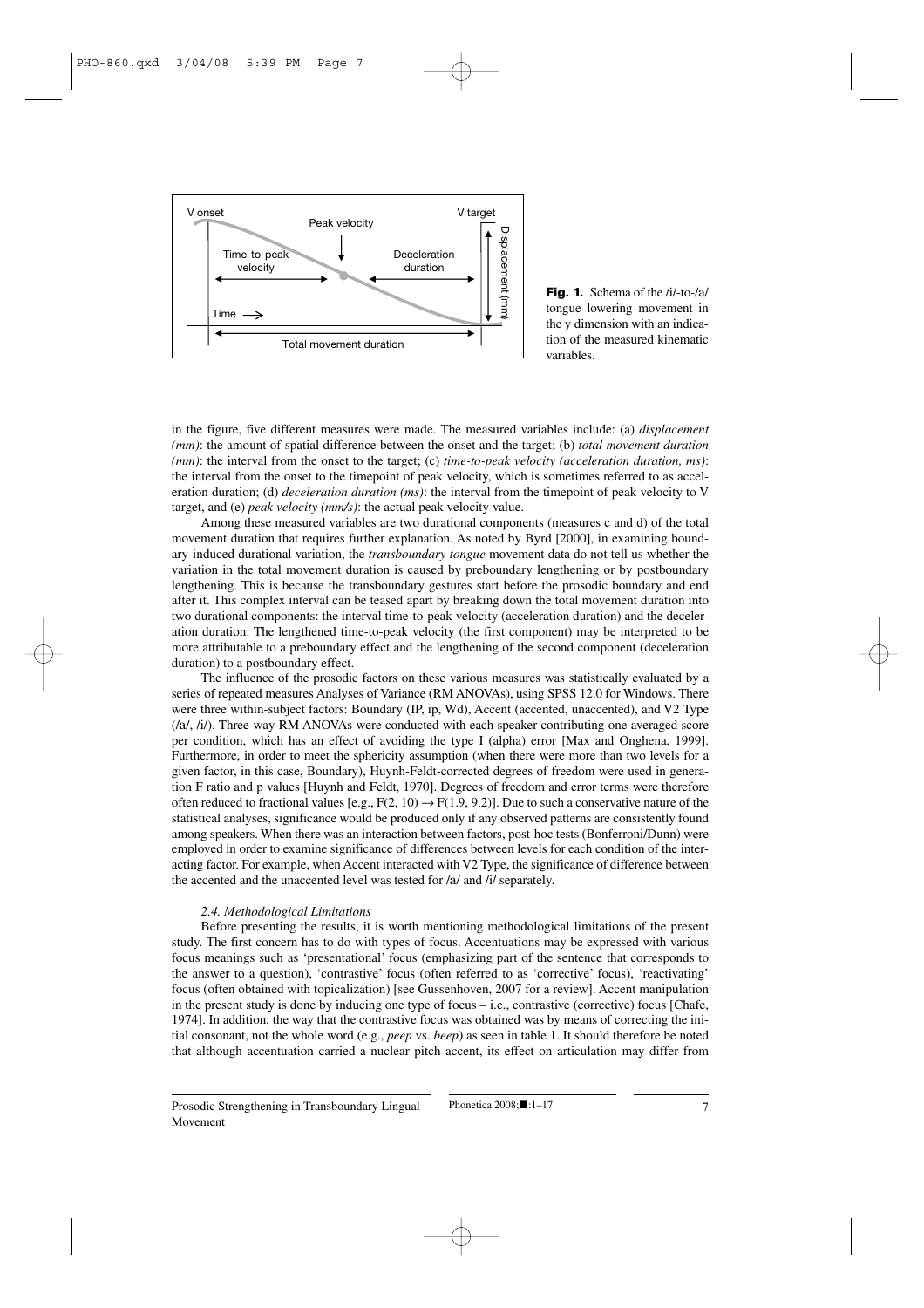those obtained with different types of accentuation. Another concern is that production data were acquired from sophisticated speakers who were trained to control prosodic conditions as needed in the present study. Such a laboratory-controlled data elicitation procedure is likely to reduce implications of the present study for natural speech production. Any conclusions made in this study should therefore be taken with caution as they are valid only for this type of data generation with a particular type of accent.

# **3. Results**

In the following subsections, the main effects of the Boundary and Accent factors on the five kinematic measures will be reported in connection with their interactions with V2 Type. At this point, however, it is worth mentioning one of the most striking results – i.e., none of the five kinematic measures showed either a two-way Boundary  $\times$  Accent interaction or a three-way Boundary  $\times$  Accent  $\times$  V2 Type interaction. In most cases, therefore, any observed effects of Boundary and Accent can be considered to be independent from each other. The results are summarized in tables 2, 3 and figure 2. Note also that in tables 2, 3, when there is an interaction between Boundary and V2 Type (in table 2) and between Accent and V2 Type (in table 3), results of post-hoc tests are reported in order to see where the interaction has stemmed from.

# *3.1. Effects of Boundary on the Tongue Kinematics*

One of the most interesting patterns that have emerged from the results regarding effects of Boundary is that all five kinematic measures showed a significant main effect with no Boundary  $\times$  Accent interaction in all cases except for Time-to-peak velocity, as summarized in table 2. This suggests that prosodic boundaries are marked by all kinematic measures, independently from Accent effects in most cases.

*Displacement*. There was a significant main effect of Boundary on Displacement  $[F(2, 10) = 7.24, p < 0.05]$ , and no Boundary  $\times$  V2 Type interaction  $[F(2, 10) = 2.13]$ ,  $p > 0.1$ . The main effect of Boundary arose from the pattern of IP  $> Wd$  for both /i/to-/a/ and /a/-to-/i/, which suggests that V-to-V vocalic articulation is expanded at a larger prosodic boundary in the vertical (y) dimension, as shown in figure 2a.

*Peak Velocity*. The Peak Velocity measure showed significant main effects of Boundary  $[F(2, 10) = 10.55, p < 0.05]$ , such that the tongue movement was slower at a larger prosodic boundary, showing a pattern of either IP  $<$  (ip = Wd) (fig. 2b). This effect was consistent across the vowel type as there was no Boundary  $\times$  V2 Type interaction [F(2, 10) = 1.98,  $p > 0.1$ ].

*Total Movement Duration*. A significant main effect of Boundary on Total Movement Duration was found  $[F(1.9, 9.2) = 31.92, p < 0.05]$ , showing a pattern of IP  $>$  ip  $>$  Wd or IP  $>$  (ip = Wd) – i.e., a longer total movement duration was found across a larger prosodic boundary (fig. 2c). There was no Boundary  $\times$  V2 Type interaction [F(1.2, 5.8) = 2.69,  $p > 0.1$ ], showing that the boundary-induced lengthening effect was consistent across vowel type.

*Time-to-Peak Velocity (Acceleration Duration) and Deceleration Duration*. Both the acceleration and the deceleration duration measures showed a main effect of Boundary  $[F(1.6, 8.0) = 13.86, p < 0.05$  for Time-to-peak velocity;  $F(1.1, 5.7) = 6.75, p < 0.05$  for Deceleration Duration]. As shown in figure 2d, there was a predominant pattern of IP  $>$  (ip = Wd), with one three-way distinct pattern of IP  $>$  ip  $>$  Wd found for Acceleration Duration with /i/ target.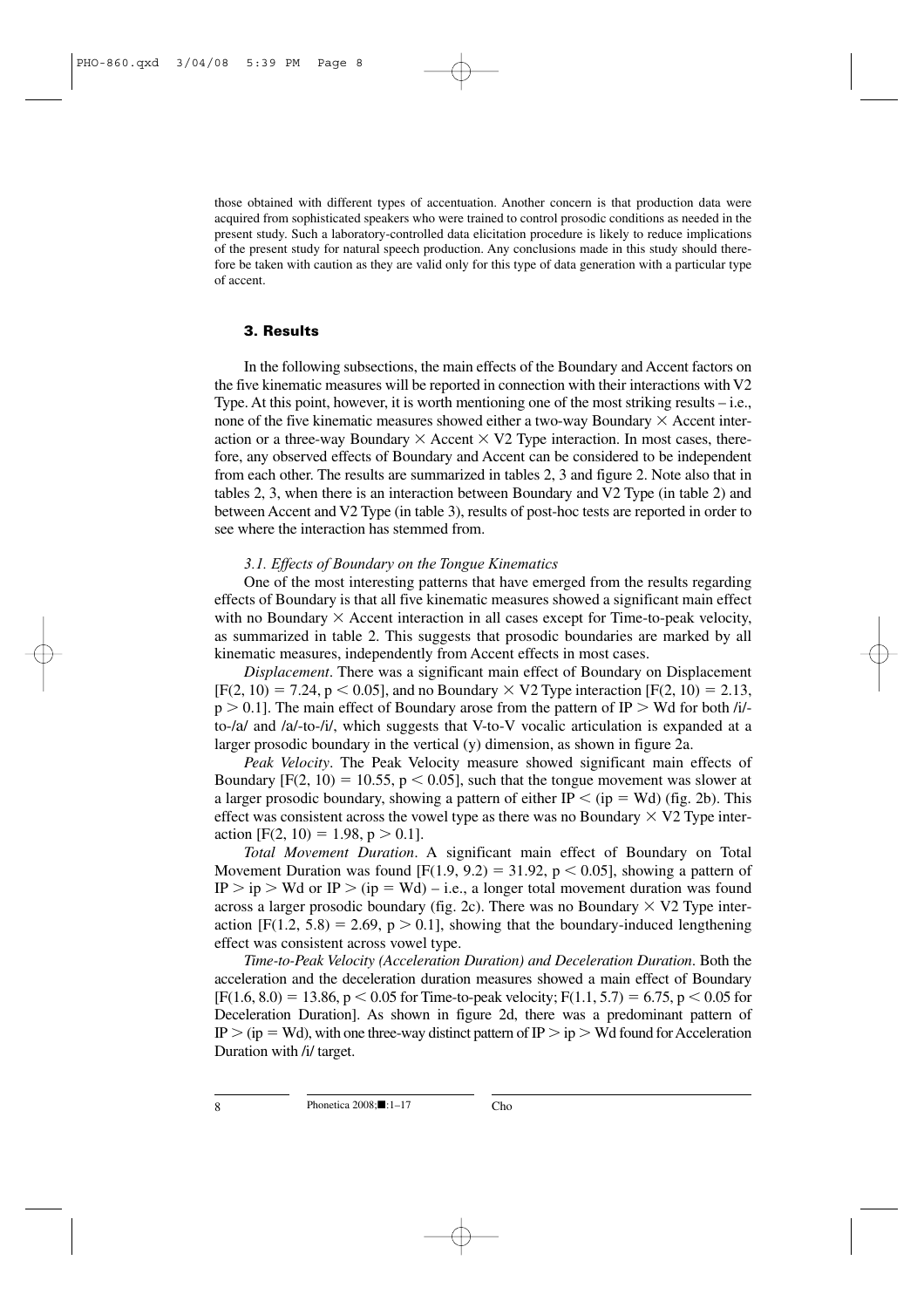| Kinematic<br>measures                                  | $/i$ -to- $\frac{a}{(downward)}$                                                                                                                | $/a$ -to- $/i$ (upward)      |
|--------------------------------------------------------|-------------------------------------------------------------------------------------------------------------------------------------------------|------------------------------|
| Displacement                                           | main effect of Boundary: $F(2, 10) = 7.24*$<br>Boundary $\times$ V2 Type interaction: F(2, 10) = 2.13 n.s.<br>post-hoc: $IP > Wd$               | post-hoc: $IP > Wd$          |
| Peak Velocity                                          | main effect of Boundary: $F(2, 10) = 10.55*$<br>Boundary $\times$ V2 Type interaction: F(2, 10) = 1.98 n.s.<br>post-hoc: $IP < (ip = Wd)$       | post-hoc: IP $\lt$ (ip = Wd) |
| <b>Total Movement</b><br>Duration                      | main effect of Boundary: $F(1.9, 9.2) = 31.92*$<br>Boundary $\times$ V2 Type interaction: F(1.2, 5.8) = 2.69 n.s.<br>post-hoc: $IP > (ip = Wd)$ | post-hoc: $IP > (ip = Wd)$   |
| Time-to-peak<br>velocity<br>(Acceleration<br>Duration) | main effect of Boundary: $F(1.6, 8.0) = 13.86*$<br>Boundary $\times$ V2 Type interaction: F(1.4, 6.8) = 9.56*<br>post-hoc: $IP > (ip = Wd)$     | post-hoc: $IP > ip > Wd$     |
| Deceleration<br>Duration                               | main effect of Boundary: $F(1.1, 5.7) = 6.75*$<br>Boundary $\times$ V2 Type interaction: F(1.1, 5.7) $<$ 1 n.s.<br>post-hoc: $IP > (ip = Wd)$   | post-hoc: $IP > (ip = Wd)$   |

**Table 2.** Summary of Boundary effects on V1-to-V2 vocalic kinematics in the vertical (y) dimension

Three-way RM ANOVAs showed no interactions between Accent and Boundary, indicating that Boundary effects are independent of Accent effects, but they showed Accent  $\times$  V2 Type interactions in some cases. Therefore the results are reported separately for each vowel type.  $*$  and  $tr$  refer to  $p < 0.05$  and  $p < 0.08$ , respectively, showing level of significance for main effects and interactions;  $<$  or  $>$  refers to p  $<$  0.05 in the post-hoc test.

|  |  |  | <b>Table 3.</b> Summary of Accent effects on V1-to-V2 vocalic kinematics in the vertical (y) dimension |
|--|--|--|--------------------------------------------------------------------------------------------------------|
|--|--|--|--------------------------------------------------------------------------------------------------------|

| Kinematic measures                               | $/i$ -to- $/a$ (downward)                                                                                                                 | /a/-to-/i/ (upward)   |  |
|--------------------------------------------------|-------------------------------------------------------------------------------------------------------------------------------------------|-----------------------|--|
| Displacement                                     | main effect of Accent: $F(1, 5) = 1.65^{n.s.}$<br>Accent $\times$ V2 Type interaction: F(1, 5) = 9.83*<br>post-hoc: $ACC > UNA$           | post-hoc: n.s.        |  |
| Peak Velocity                                    | main effect of Accent: $F(1, 5) = 2.42$ <sup>n.s.</sup><br>Accent $\times$ V2 Type interaction: F(1, 5) = 12.27*<br>post-hoc: n.s.        | post-hoc: $ACC < UNA$ |  |
| <b>Total Movement</b><br>Duration                | main effect of Accent: $F(1, 5) = 2.43^{n.s.}$<br>Accent $\times$ V2 Type interaction: F(1, 5) = 12.71*<br>post-hoc: $ACC > UNA$          | post-hoc: n.s.        |  |
| Time-to-peak velocity<br>(Acceleration Duration) | main effect of Accent: $F(1, 5) = 5.03^{tr}$<br>Accent $\times$ V2 Type interaction: F(1, 5) = 6.91 <sup>*</sup><br>post-hoc: $ACC > UNA$ | post-hoc: n.s.        |  |
| Deceleration Duration                            | main effect of Accent: $F(1, 5) = 1.13^{n.s.}$<br>Accent $\times$ V2 Type interaction: F(1, 5) = 0.56 n.s.<br>post-hoc: n.s.              | post-hoc: n.s.        |  |

Three-way RM ANOVAs showed no interactions between Accent and Boundary, indicating that Boundary effects are independent of Accent effects, but they showed Accent  $\times$  V2 Type interactions in some cases. Therefore the results are reported separately for each vowel type. \* and  $\frac{\pi}{2}$  refer to p < 0.05 and p < 0.08, respectively, showing level of significance for main effects and interactions;  $\langle$  or  $\rangle$  refers to p  $\langle$  0.05 in the post-hoc test.

Prosodic Strengthening in Transboundary Lingual Phonetica 2008; 1:1-17 9 Movement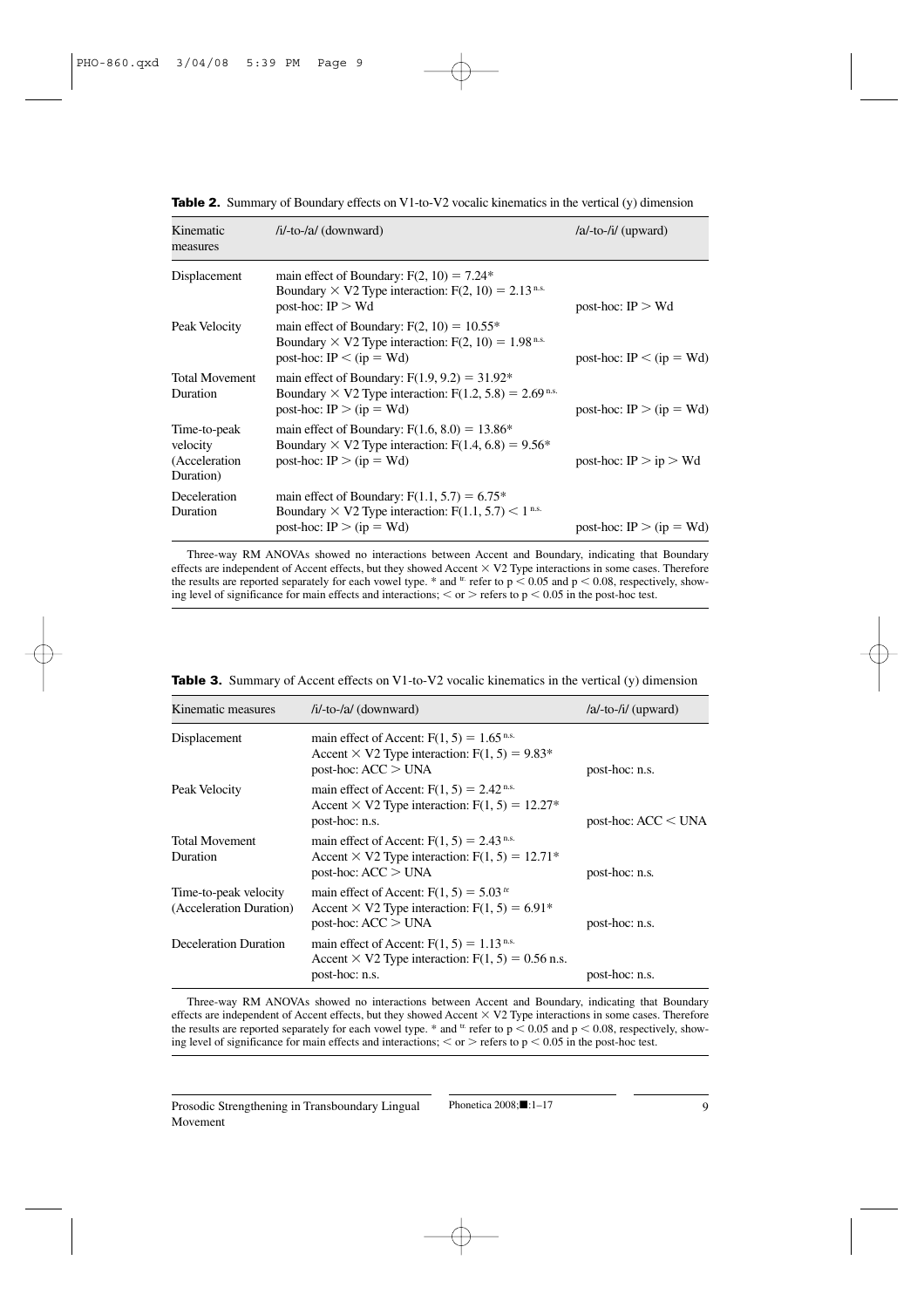

Fig. 2. Effects of Boundary and Accent on V-to-V kinematics (displacement, peak velocity, total movement duration, time-to-peak velocity, and deceleration duration) in the vertical  $(y)$  dimension.  $>$  and  $*$  refer to  $p < 0.05$  obtained with post-hoc tests.

# *3.2. Effects of Accent on the Tongue Kinematics*

In the previous section, the Boundary factor showed main effects on all the kinematic measures, with no interaction with V2 Type in most cases. In contrast, the Accent factor revealed no significant main effect on any kinematic measure but it showed its significant interaction with V2 Type for all five kinematic measures. This suggests that

10 Phonetica 2008;■:1–17 Cho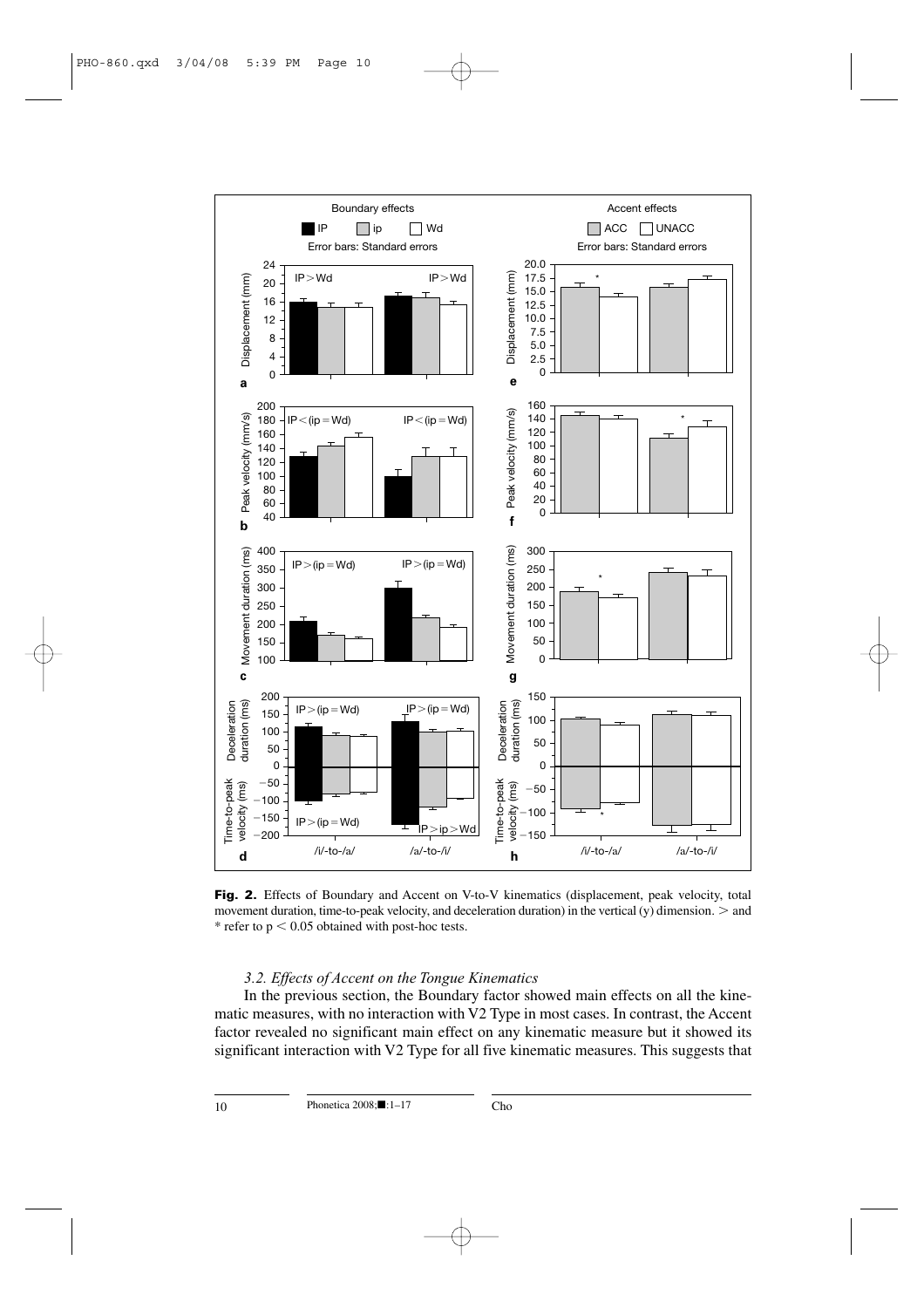the accent-induced kinematic pattern differs consistently depending on whether the vocalic target is /a/ (/i/-to-/a/) versus /i/ (/a/-to-/i/).

*Displacement*. There was a significant Accent  $\times$  V2 Type interaction [F(1,  $5$ ) = 9.83, p < 0.05], showing that the accent effect on displacement varied with V2 Type (/i/ vs. /a/). As shown in figure 2e, the interaction stemmed from the fact that only the /a/ target (/i/-to-/a/) was associated with an accent-induced larger displacement, while /i/ target showed no such increase in displacement.

*Peak Velocity*. The significant Accent  $\times$  V2 Type interaction [F(1, 5) = 12.27,  $p < 0.05$ ] arose from a significantly *lower* peak velocity for accented versus unaccented only for /i/ target (/a/-to-/i/) (fig. 2f). This time /a/ target (/i/-to-/a/) did not show an accent-induced change in peak velocity. This suggests that accentuation does not uniformly influence speed of articulatory movement, and that the accented gesture is not associated with an increase in speed of articulatory movement: the only significant finding was the *decrease* in peak velocity associated with /i/ target.

*Total Movement Duration*. Total Movement Duration also showed a significant Accent  $\times$  V2 Type interaction [F(1, 5) = 12.71, p < 0.05], showing a significantly longer movement duration only for  $\lambda a$  (but not for  $\lambda i$ ) when accented (fig. 2g). This again shows an asymmetrical accent effect that varies with V2 Type.

*Time-to-Peak Velocity (Acceleration Duration) and Deceleration Duration*. There was a trend effect of Accent on Time-to-peak velocity  $[F(1, 5) = 5.03, p < 0.07]$ , showing a tendency towards a longer Time-to-peak velocity when the target vowels were accented versus unaccented. But the significant Accent  $\times$  V2 Type interaction  $[F(1, 5) = 6.91, p < 0.05]$  showed that the accent-induced increase was associated only with /a/ target (/i/-to-/a/), as shown in the lower panel of figure 2h. Deceleration Duration, on the other hand, showed no such interaction for either /a/ or /i/ target. It was therefore Acceleration Duration that characterizes accent-induced lengthening for /a/, while there was no evidence for accent-induced lengthening for /i/ target. This again suggests that the temporal effects of Accent varied with V2 Type with only /a/ target showing accent-induced lengthening.

# **4. Summary and Discussion**

The present study examined how various kinematic measures for V1-to-V2 lingual gestures in English C1V1#C2V2 context are influenced by Boundary and Accent, and whether the accent and boundary effects are conditioned by V2 Type (/a/ vs. /i/).

# *4.1. Kinematic Variation as a Function of Prosodic Boundary*

The results showed that V1-to-V2 tongue lowering (with /a/ target) and raising (with /i/ target) gestures are kinematically characterized by a longer and slower movement at stronger prosodic boundaries, regardless of accent and V2 type, which is generally consistent with the boundary-induced kinematic patterns reported in Byrd [2000]. The boundary effect did not interact with accent, showing its consistency across accent condition.

The consistent lengthening effect with slower movement (reduced peak velocity) at a stronger prosodic boundary may appear to be compatible with the stiffness account – i.e., the less stiff the articulatory gesture, the slower the movement. If stiffness is the only parameter underlying kinematic differences, there should be a change in peak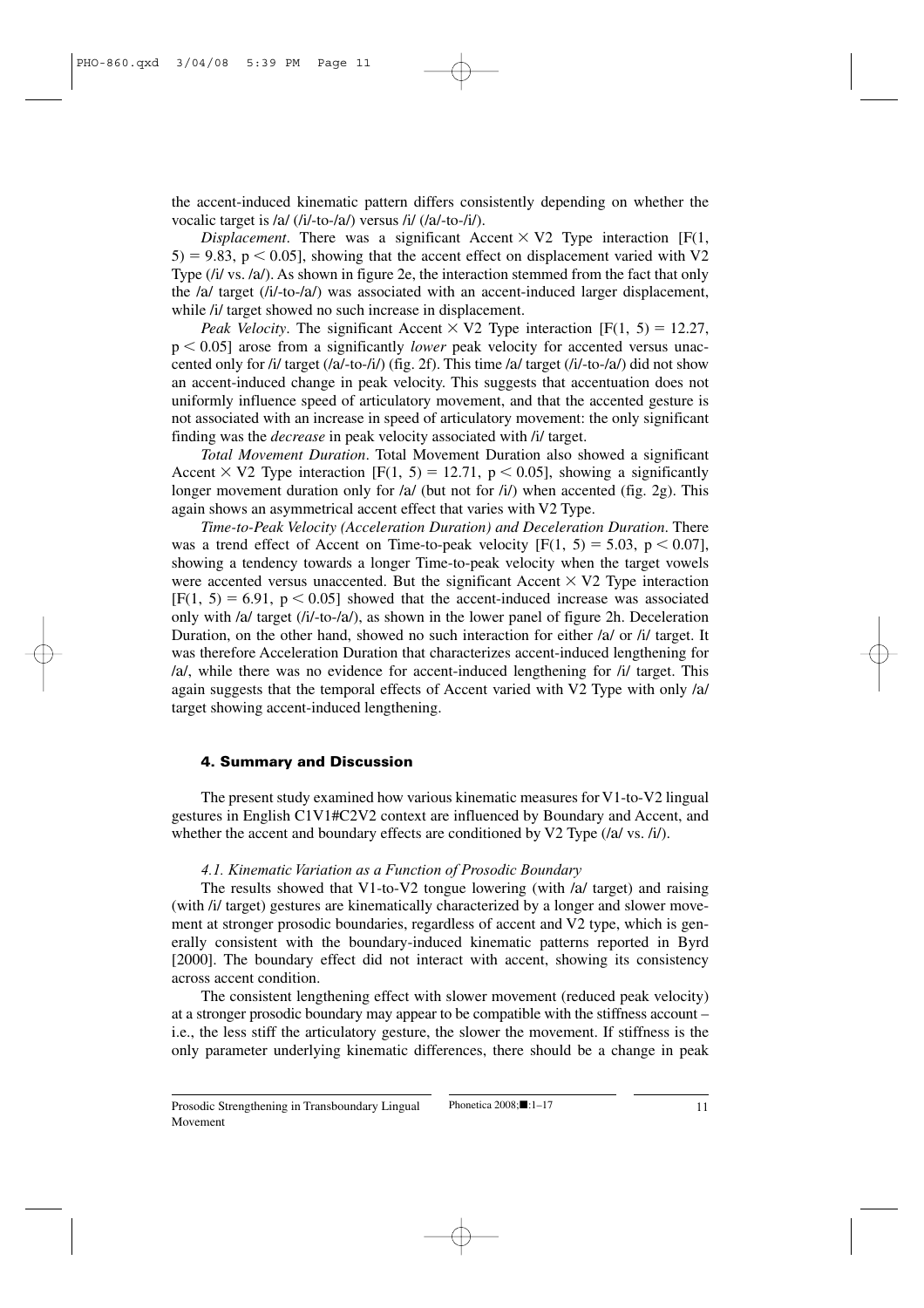velocity, but not in displacement, and at the same time, the acceleration duration (timeto-peak velocity) is expected to be elongated [Byrd and Saltzman, 1998; Byrd et al., 2000; Byrd, 2000; see also Cho, 2006, for discussion]. The present study, however, showed that both the raising and lowering gestures are accompanied by an expanded displacement, which cannot be accounted for by variation in stiffness alone. These observations do not make it possible to single out any particular dynamical parameter that might be solely responsible for boundary-induced kinematic differences [see also Cho, 2006, for a similar conclusion].

The fact that the transboundary V-to-V movement was associated with an expanded displacement has another theoretical implication. Based on the results of an acoustic durational study, Barnes [2002] suggested that domain-initial lengthening in English is limited to consonantal articulation because vowel duration is used primarily for marking stress in English. This result was further supported by Cho's [2005] acoustic and articulatory study which showed no domain-initial strengthening in the maximum tongue position (extremum) of the vocalic gesture and its corresponding F1 and F2 values for English /a/ and /i/ in CV syllables. In an electropalatographic study on English CVs  $(\text{let}, \text{ln} \epsilon)$ , Cho and Keating [2007] also showed that domain-initial strengthening is not extended to the postconsonantal vocalic articulation. In contrast, Cho [2006] reported that as far as the lip opening gesture is concerned, domain-initial articulatory strengthening is indeed extended to the postconsonantal vocalic articulation. Based on extreme velum positions, Vaissière [1988] also characterized both initial and prominent segments as ' $[+strong]'$ . Fougeron [2001] commented that initial strengthening is comparable to that observed in accented position. The current findings present an additional piece of evidence that lends support to the view that domain-initial strengthening may extend into the lingual gesture beyond the domain-initial consonant. (See also Farnetani and Vayra [1996], who showed more vocalic opening in initial position in Italian CV syllables.) What emerges from the mixed evidence for domain-initial strengthening for the vocalic articulation is that domain-initial strengthening is not entirely absent but likely to be attenuated in the following vowel, still embracing the postconsonantal vowel within the scope of influence of domain-initial strengthening, which can be characterized as a *gradation* effect rather than as an all-or-none constraint.

The gradient locality of the boundary-induced effect can be explained by Byrd and Saltzman [2003] in the framework of a mass-spring gestural model [Byrd, 2000]. As introduced at the beginning of the paper, they hypothesize that articulation at prosodic junctures is governed by the abstract and non-tract variable ' $\pi$ -gesture' (the prosodic boundary gesture). In this theory, only the constriction gestures, consonantal or vocalic, that are within that temporal field are assumed to be affected, and its strength waxes and wanes smoothly over the temporal field. That is, the  $\pi$ -gesture influences articulation in a gradient fashion, such that the articulations that are close to the prosodic boundary are assumed to be most influenced by the  $\pi$ -gesture, thus inducing the strongest lengthening effect and the effect dwindles as the articulation gets farther away from the juncture. This may explain why postconsonantal vocalic articulation (V in CV) often fails to show boundary effects (not necessarily because it is external to the temporal field of  $\pi$ -gesture, but presumably because its influence on gestures within the field may not be strong enough to give rise to discernible articulatory effects), while domain-initial consonants and preboundary vocalic gestures always show boundary effects.

The theory of the  $\pi$ -gesture, however, does not yet appear to provide a full-fledged account of postboundary (domain-initial) articulation. In what follows, based on the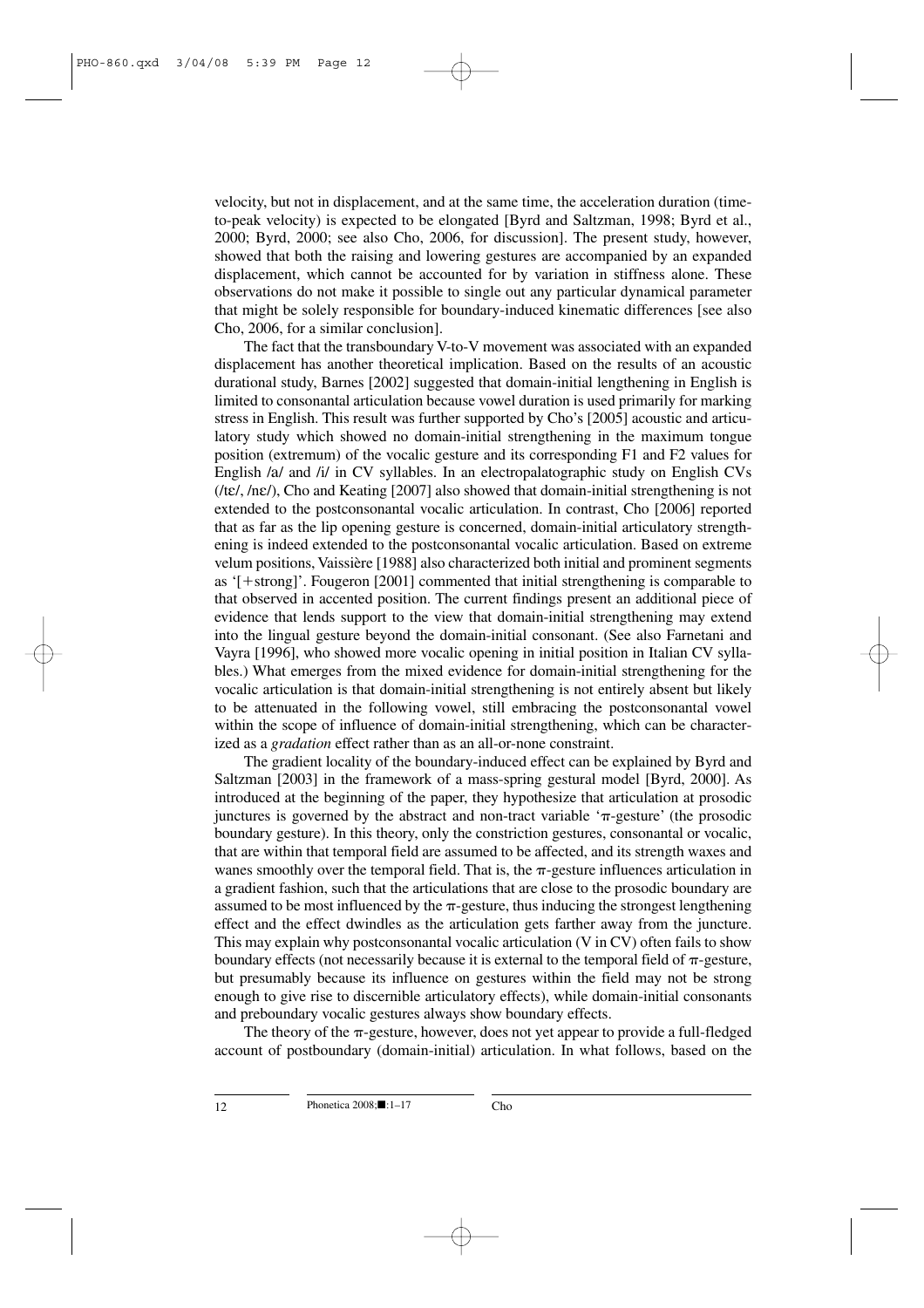results of the present study, some theoretical concerns will be discussed that are needed to be taken into account in order to further develop the theory of the  $\pi$ -gesture. It should be noted, however, that the following discussion is just to point out what aspects of the theory need to be improved. It is hoped that the advocates of the theory can devise any detailed mechanisms that are necessary to accommodate the data of the present study.

First, the exact scope of the  $\pi$ -gesture's influence in the temporal dimension is not yet clear. In an earlier study, Byrd [2000] suggested that the lengthening of the transboundary V1-to-V2 movement duration at prosodic junctures was due primarily to preboundary lengthening. Byrd [2000] claimed it to be a consequence of a stronger effect of the  $\pi$ -gesture on the preboundary V1: that is, in a C1V1#C2V2 sequence V1 is closer to the prosodic boundary than V2 is, so that V1 is more heavily influenced by the  $\pi$ -gesture than V2 is. However, the results in the present study showed that boundary-induced durational variation is evident quite equally in both the preboundary and the postboundary lengthening, as reflected in lengthening effects on both the acceleration and the deceleration duration of the transboundary V1-to-V2 movement. This is in fact compatible with the results of a later study by Byrd et al. [2006] and Krivokapic´ [2007], which specifically investigated the temporal scope of the prosodic boundary effects by examining the tongue tip opening and closing movement for coronal consonants. They showed that temporal effects on both preboundary and postboundary articulation are by and large equivalent, especially when it comes to articulation immediately adjacent to the prosodic boundary, although compensatory shortening was observed for the second and the third syllables. The theory of the  $\pi$ -gesture then needs more sophisticated mechanisms to specify systematically how far the effects of the  $\pi$ -gesture can be extended around prosodic junctures and exactly how the scope is determined.

Second, the present study showed that both the accent and boundary factors induced lengthening without interactions between them. This leads to another concern. When an accented gesture occurs at a stronger prosodic boundary, thus being subject to both accent- and boundary-induced lengthening, how much of the lengthening is attributable to the  $\pi$ -gesture's influence which is hypothesized to govern only the boundaryinduced articulation and how much is due to the accentuation effect? Saltzman et al. [2007] demonstrated a possible use of  $\pi$ -gesture in accounting for a lexical stress effect on articulatory timing. This opens up a possibility that the  $\pi$ -gesture may be modified to control the articulatory timing for accented gestures as well. Whatever mechanism it might use, the theory needs to devise a way to tease apart the two different lengthening effects.

Finally, a relatively limited body of experimental work that supported the  $\pi$ -gesture hypothesis has characterized the nature of articulation at prosodic boundaries primarily in temporal dimension, as the central clock, which controls the rate of articulatory activation of constriction gestures, is slowed down [Byrd, 2000; Byrd and Saltzman, 2003; Byrd et al., 2006]. Byrd and Saltzman [2003] indeed showed that domain-initial spatial expansion of consonantal articulation [e.g., Fougeron, 2001; Cho and Keating, 2001; Keating et al., 2003] can be simulated by a clock-slowing implementation of the  $\pi$ -gesture as this can reduce the articulatory overlap between domain-initial consonantal gesture and the following vocalic gesture, hence detruncating the consonantal gesture allowing it to reach a more extreme articulatory posture. The present study showed that V2 vocalic gesture in transboundary V1-to-V2 movement is associated with spatial expansion in the vertical dimension. What the theory needs to consider further is then how

Prosodic Strengthening in Transboundary Lingual Phonetica 2008; $\blacksquare$ :1–17 13 Movement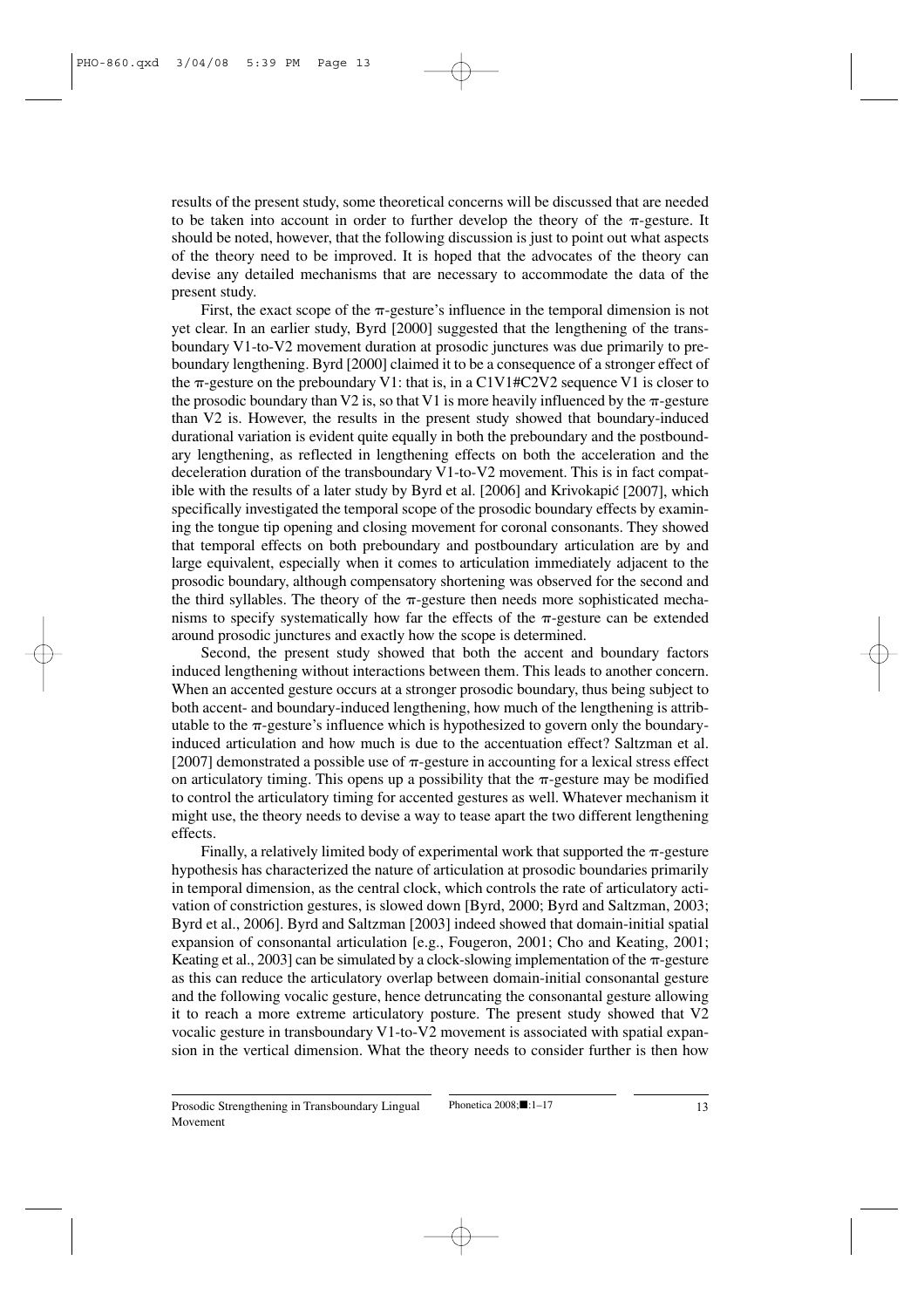the influence of the  $\pi$ -gesture captures the boundary-induced lengthening effect which is sometimes accompanied by spatial expansion as found in the present study and sometimes not [e.g., Edwards et al., 1991; see also Byrd, 2006, and Cho, 2006, for relevant discussions].

# *4.2. Kinematic Variation as a Function of Accent*

The results regarding the V2 Accent effect on kinematic variables showed an interesting asymmetry between /i/-to-/a/ and /a/-to-/i/ lingual gestures, differing primarily in peak velocity and displacement. Accentuation of /a/ expressed in the vertical (y) dimension showed a larger, longer, but not faster, downward movement (/i/-to-a/) while accentuation of /i/ showed no such robust effects. The asymmetrical kinematic pattern between /a/ and /i/ suggests that accent does not uniformly influence articulations across vowel type. With respect to accent-induced articulation, de Jong [1995] suggested that accented segments are hyperarticulated in a way to increase articulatory activities, which enhances phonological contrast and therefore lexical distinction [de Jong, 2004]. The present study suggests that the phonological contrast maximization assumed by the accent-induced hyperarticulation is not achieved in an across-the-board fashion, but rather it should be better understood when effects of various factors such as the vowel type (and therefore its relevant articulatory gestures involved) are all taken into consideration. (See Cho [2005] and Tabain and Perrier [2005] for a relevant discussion.)

The present findings also have some implications for the theory of a mass-spring gestural model on speech production. As introduced at the outset of the paper, some previous researchers [Edwards et al., 1991; Harrington et al., 1995] have suggested that the accent-induced variation in the jaw movement is best characterized by a larger and longer displacement with no substantial change in movement peak velocity, which supports the view that the intergestural timing is the major underlying dynamical mechanism that modulates accentuated speech production. In contrast, some others suggested that dynamic aspects of accent-induced articulation are far more complex than has been assumed. For example, accentuation was found to engender a larger (in magnitude), longer (in duration) and faster (in speed) articulatory movement, as found in the lip opening and closing movement [Cho, 2006] and the jaw lowering movement [Fowler, 1995], which cannot be described adequately in terms of a single dynamical parameter setting (e.g., intergestural timing). In the present study, it was found that only the /i/-to- /a/ tongue lowering gesture was associated with an increase in displacement, which was accompanied by increased total movement duration and time-to-peak velocity, but not by a change in peak velocity and deceleration duration – i.e., the movement for accented V2 /a/ is larger and longer, but not necessarily faster. This pattern again does not support any dynamical parameter setting as a single underlying mechanism. For example, the stiffness account is rejected because of lack of variation in peak velocity (stiffness change is expected to induce variation in peak velocity); and the intergestural timing account is rejected because of variation in time-to-peak velocity (acceleration duration; acceleration duration is not expected to vary with change in the intergestural timing). Moreover, what makes it even harder to capture accent-induced articulatory variation in dynamical terms is that the present study introduced two new factors, the vowel type and the kind of articulator that is involved  $-$  i.e., prosodically conditioned articulation not only varies with the vowel type  $(|a| \text{ vs. } |i|)$  with  $|i|$  target showing no robust accent-induced kinematic variation, but it also differs according to articulators (the tongue versus the jaw and the lips). Theories of speech production previously

14 Phonetica 2008;■:1-17 Cho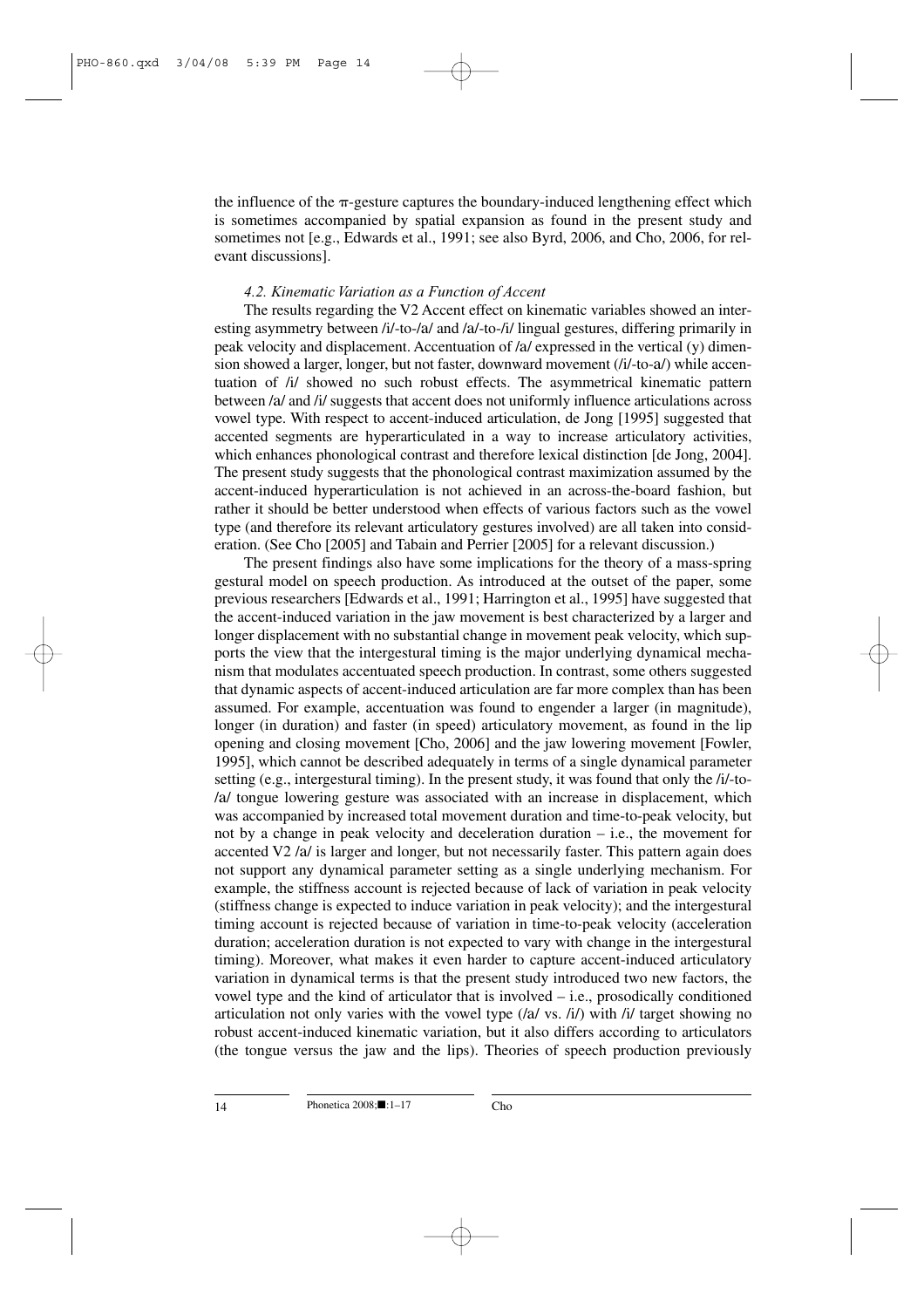# **5. Conclusion**

The present study investigated effects of two prosodic factors, boundary and phrasal accent, on the transboundary V1-to-V2 lingual articulation in C1V1#C2V2 context in English. The results of the present study lead to a number of conclusions about prosodic influences on V1-to-V2 lingual articulation. They suggest that prosodic strengthening is not expressed uniformly in all articulatory dimensions, but it varies depending on the vowel type. Moreover, the present study has implications and challenges for theories of speech production regarding the dynamical account of prosodic strengthening and the  $\pi$ -gesture model. It implies that not a single dynamical parameter setting can successfully account for kinematic characteristics of prosodic strengthening and that the  $\pi$ -gesture needs to be further refined in order to take into account asymmetrical patterns when different types of vowel and articulators are involved. The fact that the two sources of prosodic strengthening, boundary and accentuation, are characterized by different kinematic patterns suggests that the speakers do differentiate the two sources of prosodic strengthening, supporting the view that speakers must know about different aspects of prosodic structure, prominence and boundary, and take into account both aspects of prosodic structure in phonetic encoding [Keating and Shattuck-Hufnagel, 2002]. All in all, the present study illuminates the interplay between phonetics and prosody, which needs to be fully understood in order to better understand the complex nature of speech production.

### **Acknowledgments**

I would like to thank the 6 subjects for participating in the experiment. Special thanks go to Pat Keating, Sun-Ah Jun, Dani Byrd, Klaus Kohler and a reviewer for their constructive comments and advice on this study. The articulatory data presented here were collected as part of the author's 2001 UCLA PhD dissertation project.

#### **References**

Barnes, J.A.: Positional neutralization: a phonologization approach to typological patterns; Ph.D. diss. University of California, Berkeley (unpublished, 2002).

Beckman, M.E.: The parsing of prosody. Lang. cognit. Processes *11:* 17–67 (1996).

Beckman, M.E.; Edwards, J.; Fletcher, J.: Prosodic structure and tempo in a sonority model of articulatory dynamics; in Docherty, Ladd, Papers in Laboratory Phonology. II: Gesture, segment, prosody, pp. 68–86 (Cambridge University Press, Cambridge 1992).

Beckman, M.E.; Elam, G.A.: Guidelines for ToBI labelling, version 3.0 (Ohio State University, unpublished 1997). Beckman, M.E.; Pierrehumbert, J.: Intonational structure in Japanese and English. Phonol. Yb. *3:* 255–309 (1986). Berkovits, R.: Utterance-final lengthening and the duration of final-stop closures. J. Phonet. *21:* 479–489 (1993).

Browman, C.; Goldstein L.: Tiers in articulatory phonology, with some implications for casual speech; in Kingston, Beckman, Papers in Laboratory Phonology. I: Between the grammar and the physics of speech, pp. 341–376 (Cambridge University Press, Cambridge 1990).

Browman, C.; Goldstein, L.: Articulatory phonology: an overview. Phonetica *49:* 155–180 (1992).

Byrd, D.: Articulatory vowel lengthening and coordination at phrasal junctures. Phonetica *57:* 3–16 (2000).

Byrd, B.: Relating prosody and dynamic events: commentary on the papers by Cho, Navas, and Smiljanić; in Goldstein, Whalen, Best, Laboratory Phonology. 8: Varieties of phonological competence, pp. 549–561 (Mouton de Gruyter, Berlin 2006).

Prosodic Strengthening in Transboundary Lingual Phonetica 2008;<sup>11</sup>:1–17 15 Movement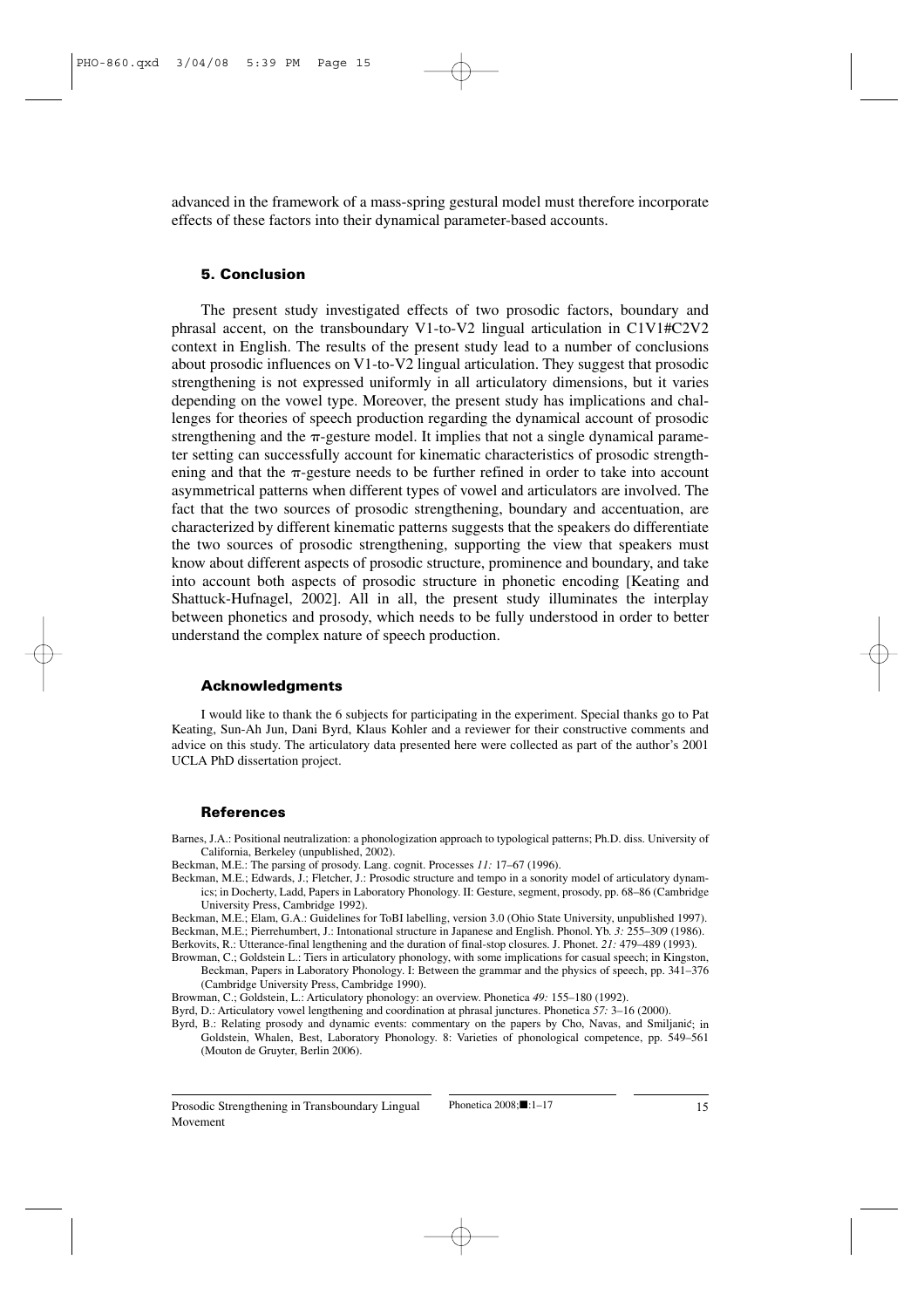- Byrd, D.; Kaun, A.; Narayanan, S.; Saltzman, E.: Phrasal signatures in articulation; in Broe, Pierrehumbert, Papers in Laboratory Phonology. V: Acquisition and the lexicon, pp. 70–88 (Cambridge University Press, Cambridge 2000).
- Byrd, D.; Krivokapić, J.; Lee, S.: How far, how long: on the temporal scope of prosodic boundary effects. J. acoust. Soc. Am. *120:* 1589–1599 (2006).

Byrd, D.; Saltzman, E.: **NNHHHHHHMH**, 1998.

- Byrd, D.; Saltzman, E.: The elastic phrase: modeling the dynamics of boundary-adjacent lengthening. J. Phonet. *31:* 149–180 (2003).
- Cambier-Langeveld, T.: Temporal marking of accent and boundaries; Ph.D. diss. University of Amsterdam (LOT series 32) (2000).
- Chafe, W.L.: Language and consciousness. Language *50:* 111–133 (1974).
- Cho, T.: Prosodically-conditioned strengthening and vowel-to-vowel coarticulation in English. J. Phonet. *32:* 141–176 (2004).

Cho, T.: Prosodic strengthening and featural enhancement: evidence from acoustic and articulatory realizations of /a,i/ in English. J. acoust. Soc. Am. *33:* 121–157 (2005).

- Cho, T.: Manifestation of prosodic structure in articulation: evidence from lip kinematics in English; in Goldstein, Whalen, Best, Laboratory Phonology. 8: Varieties of phonological competence, pp. 519–548 (Mouton de Gruyter, Berlin 2006).
- Cho, T.; Keating, P.: Articulatory and acoustic studies of domain-initial strengthening in Korean. J. Phonet. *29:* 155–190 (2001).

Cho, T.; Keating, P.: Effects of initial position versus prominence in English. UCLA Working Papers Phonet. *106:* 1–33 (2007).

Cho, T.; McQueen, J.: Prosodic influences on consonant production in Dutch: effects of prosodic boundaries, phrasal accent and lexical stress. J. Phonet. *33:* 121–157 (2005).

Cole, J.; Kim, H.; Choi, H.; Hasegawa-Johnson, M.: Prosodic effects on acoustic cues to stop voicing and place of articulation: evidence from radio news speech. J. Phonet. *35:* 180–209 (2007).

- de Jong, K.: The oral articulation of English stress accent; Ph.D. diss. Ohio State University (1991).
- de Jong, K.: The supraglottal articulation of prominence in English: linguistic stress as localized hyperarticulation. J. acoust. Soc. Am. *97:* 491–504 (1995).

de Jong, K.: Stress, lexical focus, and segmental focus in English: patterns of variation in vowel duration. J. Phonet. *32:* 493–516 (2004).

Edwards, J.E.; Beckman, M.E.; Fletcher, J.: The articulatory kinematics of final lengthening. J. acoust. Soc. Am. *89:* 369–382 (1991).

Erickson, D.: Articulation of extreme formant patterns for emphasized vowels. Phonetica *59:* 134–149 (2002).

Farnetani, E.; Vayra, M.: The role of prosody in the shaping of articulation in Italian CV syllables. Proc. 1st ESCA Workshop on Speech Production Modeling, 4th Speech Production Semin., 9–12, Autrans 1996.

Fougeron, C.: Articulatory properties of initial segments in several prosodic constituents in French. J. Phonet. *29:* 109–135 (2001).

Fougeron, C.; Keating, P.A.: Articulatory strengthening at edges of prosodic domains. J. acoust. Soc. Am. *106:* 3728–3740 (1997).

Fowler, C.A.: Acoustic and kinematic correlates of contrastive stress accent in spoken English; in Bell-Berti, Raphael, Producing speech: contemporary issues: for Katherine Safford Harris, pp. 355–373 (AIP Publishing, Melville, Long Island 1995).

Gussenhoven, C: Types of focus in English; in Lee, Gordon, Büring, Topic and focus: cross-linguistic perspectives on meaning and intonation, pp. 83–100 (Springer, Heidelberg 2007).

Gussenhoven, G.; Rietveld, A.C.M.: Intonation contours, prosodic structure and preboundary lengthening. J. Phonet. *20:* 283–303 (1992).

Harrington, J.; Fletcher, J.; Roberts, C.: Coarticulation and the accented/unaccented distinction: evidence from jaw movement data. J. Phonet. *23:* 305–322 (1995).

Hawkins, S.: An introduction to task dynamics; in Docherty, Ladd, Papers in Laboratory Phonology. II: Gesture, segment, prosody, pp. 9–25 (Cambridge University Press, Cambridge 1992).

Hoole, P.: Issues in the acquisition, processing, reduction and parameterization of articulographic data. Forschungsber. Inst. Phonet. sprachl. Kommun., München *34:* 158–173 (1996).

Huynh, H.; Feldt, L.S.: Conditions under which mean square ratios in repeated measurements designs have exact F-distributions. J. Am. statist. Ass. *65:* 1582–1589 (1970).

Keating, P.A.; Cho, T.; Fougeron, C.; Hsu, C.: Domain-initial strengthening in four languages; in Local, Ogden, Temple, Papers in Laboratory Phonology. 6: Phonetic interpretations, pp. 145–163 (Cambridge University Press, Cambridge 2003).

Keating, P.A.; Shattuck-Hufnagel, S.: A prosodic view of word form encoding for speech production. UCLA Working Papers Phonet. *101:* 112–156 (2002).

Krivokapić, J: The planning, production, and perception of prosodic structure; Ph.D. diss. University of Southern California (2007).

Max, L.; Onghena, P.: Some issues in the statistical analysis of completely randomized and repeated measures designs for speech, language, and hearing research. J. Speech Lang. Hear. Res. *42:* 261–270 (1999).

 $16$  Phonetica  $2008; \blacksquare:1-17$  Cho